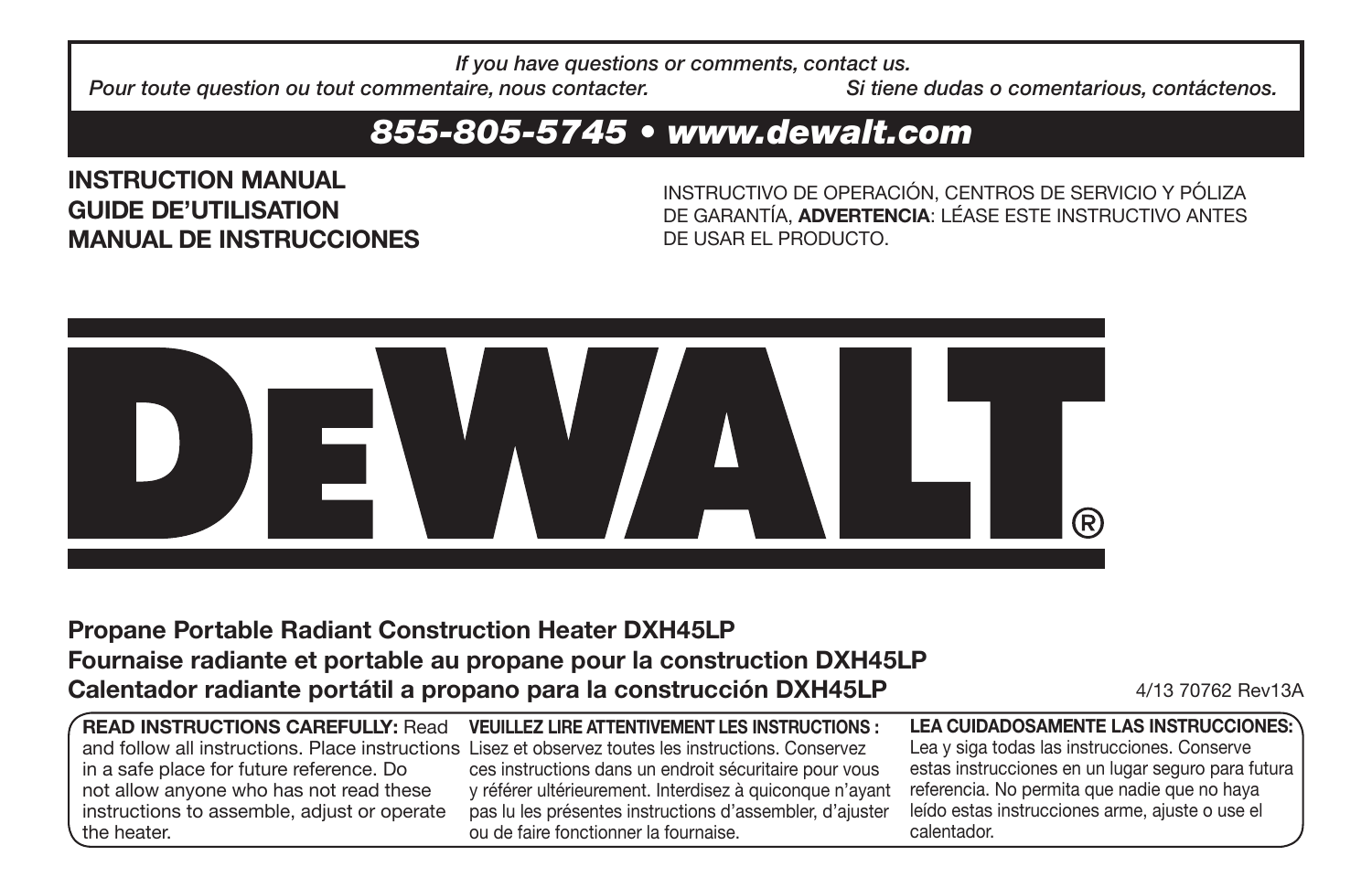## *Definitions: Safety Guidelines*

*The definitions below describe the level of severity for each signal word. Please read the manual and pay attention to these symbols.*

- *DANGER: Indicates an imminently hazardous situation which, if not avoided, will result in death or serious injury.*
- *WARNING: Indicates a potentially hazardous situation which, if not avoided, could result in death or serious injury.*
- *CAUTION: Indicates a potentially hazardous situation which, if not avoided, may result in minor or moderate injury.*
- *NOTICE: Indicates a practice not related to personal injury which, if not avoided, may result in property damage.*

## *WARNING: DO NOT OPERATE THIS HEATER UNTIL YOU READ AND UNDERSTAND THIS INSTRUCTION MANUAL FOR SAFETY, OPERATION, AND MAINTENANCE INSTUCTIONS. SAVE THESE INSTRUCTIONS.*

# *WARNING:*

*Failure to comply with the precautions and instructions provided with this heater, can result in death, serious bodily injury and property loss or damage from hazards of fire, explosion, burn, asphyxiation, carbon monoxide poisoning, and/or electrical shock.*

*Only persons who can understand and follow the instructions should use or service this heater.*

## *DANGER: CARBON MONOXIDE CAN KILL YOU*

*This heater produces carbon monoxide. Do not use in occupied spaces. Ventilate building, room or other enclosed spaces where heater has been used before entering. Never use in a vehicle, camper or tent.*

# *WARNING:*

*Not for home or recreational vehicle use. Do not use to cook or warm food.*

# *WARNING:*

*Fire, burn, inhalation, and explosion hazard. Keep solid combustibles, such as building materials, paper or cardboard, a safe distance away from the heater as recommended by the instructions. Never use the heater in spaces which do or may contain volatile or airborne combustibles, or products such as gasoline, solvents, paint thinner, dust particles or unknown chemicals.*

*If you need assistance or heater information such as instruction manual, label, etc., contact the manufacturer.*

# *WARNING: RISK OF FIRE OR EXPLOSION*

- *Do not use gasoline, naphtha or volatile fuels.*
- *Turn off heater and allow to cool before removing or changing propane tanks.*
- *Always fill outdoors away from open flame.*
- *Do not use external fuel source.*
- *Do not operate heater where flammable liquids or vapors may be present.*
- *Do not start heater when chamber is hot.*
- *Do not start heater when excess fuel has accumulated in the chamber.*

# *WARNING:*

*Combustion by-products produced when using this product contains carbon monoxide, a chemical known to the State of California to cause cancer and birth defects (or other reproductive harm).*

*This product contains chemicals known to the State of California to cause cancer and birth defects or other reproductive harm.*

# *WARNING*

*Do not exceed 27.5" W.C. (1.0 p.s.i.) inlet pressure to heater.*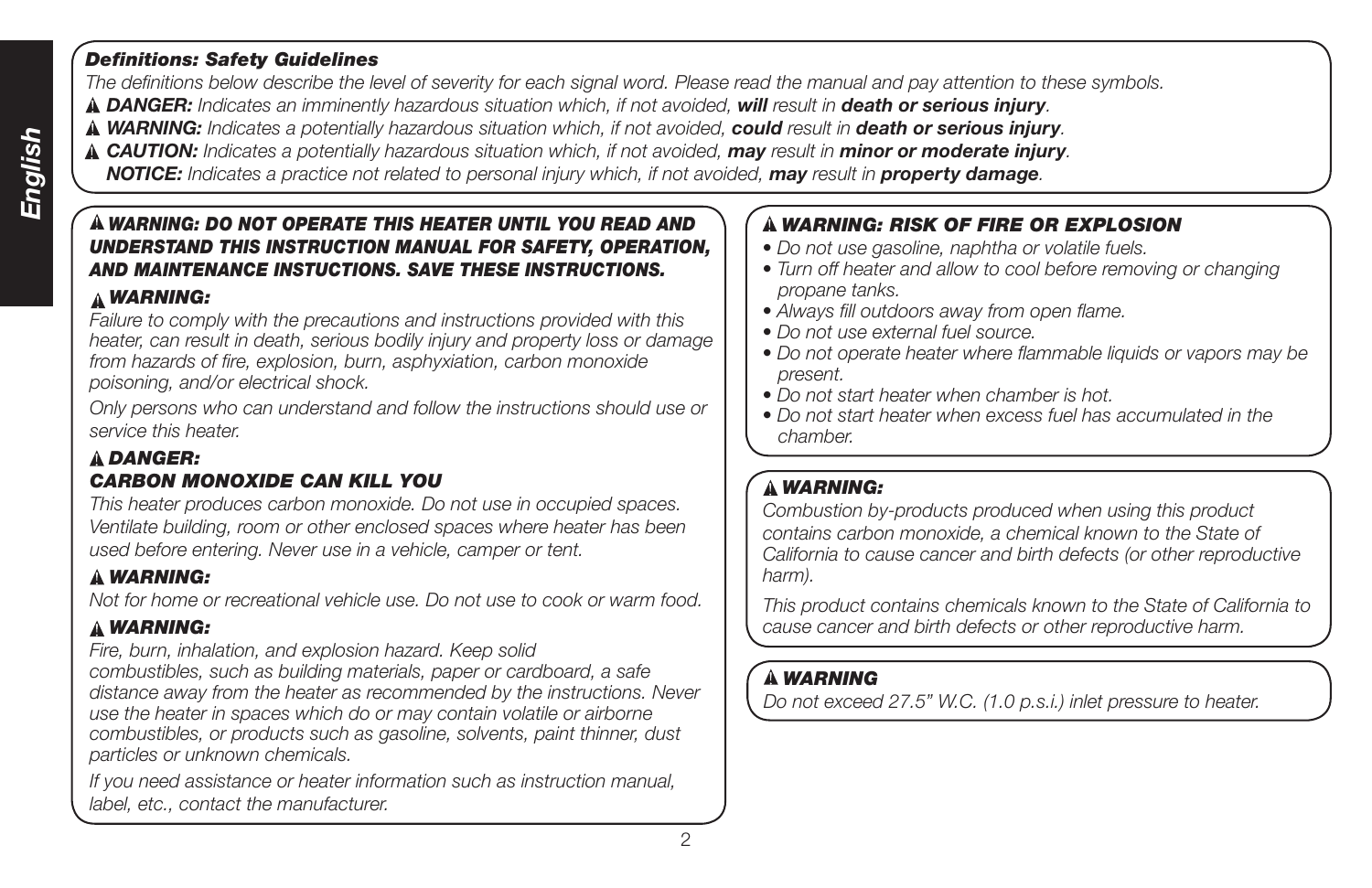| <b>A WARNING: RISK OF FIRE OR EXPLOSION</b>                                                               | <b>CONTENTS</b> |
|-----------------------------------------------------------------------------------------------------------|-----------------|
| • Do not store or use gasoline or other flammable vapors and liquids in                                   |                 |
| the vicinity of this or any other appliance.<br>• WHAT TO DO IF YOU SMELL GAS:                            |                 |
| • Open windows.                                                                                           |                 |
| • DO NOT try to light any appliance.                                                                      |                 |
| • DO NOT operate any electrical switches.<br>• DO NOT use any telephone in building. Immediately call the |                 |
| local gas supplier from an outside telephone. Follow the gas                                              |                 |
| supplier's instructions.<br>• DO NOT touch any electrical switch; do not use any phone in your            |                 |
| buildina.                                                                                                 |                 |
| . If you cannot reach your gas supplier, call the Fire Department.                                        |                 |
|                                                                                                           |                 |

# *Clearance* **(Minimum clearances to combustible materials.)**

SERVICE AND PARTS ORDERING INFORMATION ............ 10

*English*

| MODEL NO. | <b>BTU/HR RATING</b><br><b>TYPE GAS</b> | NORMAL OPERATING<br><b>POSITION</b> |            |              | CLEARANCES TO<br><b>COMBUSTIBLES</b> |              |
|-----------|-----------------------------------------|-------------------------------------|------------|--------------|--------------------------------------|--------------|
|           | P                                       |                                     | TOP        | <b>SIDES</b> | <b>BACK</b>                          | <b>FRONT</b> |
| DXH45LP   | 45,000*                                 | <b>VERTICAL</b>                     | 40" (1m) ' | 40" (1m)     | O''(0m)                              | 54" (1,4m)   |

*\*Tank size and tank temperature can directly affect BTU output.*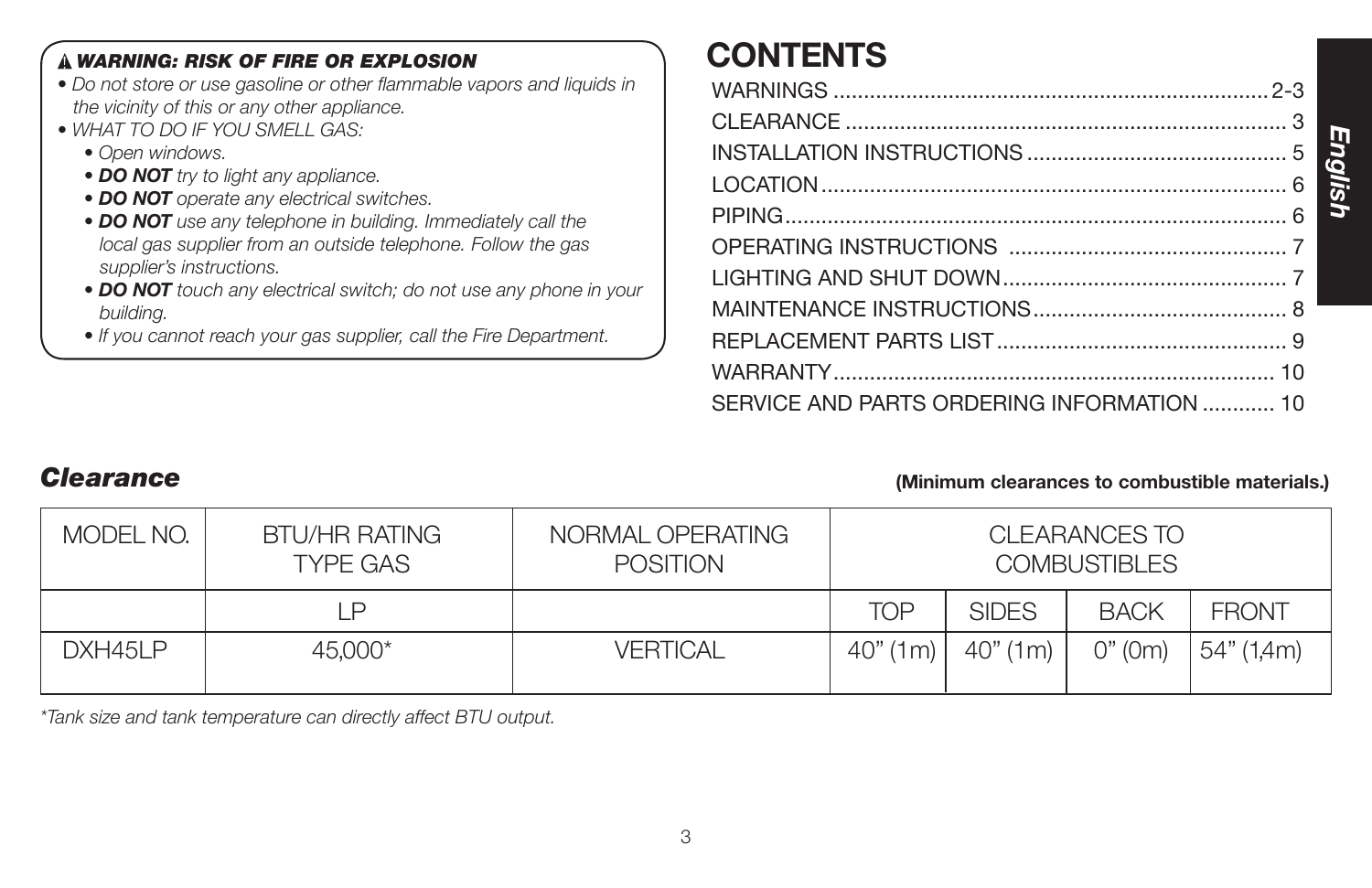# *General Information*

A. Your DXH45LP gas fired infra-red heater come fully assembled, with the exception of the wheels and wheel hardware. To install the wheels and wheel hardware:

- 1. Install one of the cotter pins into the hole on one end of the axle.
- 2. Slide one large washer, then the wheel onto the axle next to the cotter pin.
- 3. Slide a spacer onto the axle next to the wheel.
- 4. Slide the partially assembled axle through the axle support holes in the heater frame.
- 5. Slide the second spacer onto the axle, next to the heater frame.
- 6. Slide the second wheel, then large washer, onto the axle and secure with the second cotter pin.

 7. Install the rubber hub caps onto the large washers to complete the wheel assembly. B. Each heater is equipped with a 100% safety shutoff, push button valve which

will automatically stop the flow of gas in the event the heater fails to operate for any reason. A tip over switch and an excess flow check are also standard on the model DXH45LP

C. Before proceeding with this assembly, be sure to inspect for damages. The freight company must be notified of any damages and request that an inspection be made. Enerco Technical Products will send replacements for damaged parts only after receiving a signed inspection report to prove the liability of the freight company.

The heater is designed and approved for use as a construction heater in accordance with Standard ANSI Z83.7-CSA 2.14. CHECK WITH YOUR LOCAL FIRE SAFETY AUTHORITY IF YOU HAVE QUESTIONS ABOUT APPLICATIONS.

# *For Safe Operation WARNING*

A. **READ THESE INSTRUCTIONS CAREFULLY. Read and follw these in‑ structions. DO NOT allow anyone who has not read these instructions to assemble, light, adjust or operate this heater.**

B. **LP-Gas IS HIGHLY FLAMMABLE**. In the event of a leak, LP-Gas will accumulate and the possibility of a fire is present. LP-Gas is scented and its strong odor is readily detectable. Never strike a match, bring any flame or create an electric spark in an enclosure when you smell LP-Gas. Ventilate the area thoroughly, move the heater outside, and correct the source of the leak before attempting to light any appliance.

C. Always operate the heater with the LP-Gas cylinder in an upright position on a level non-combustible surface. **NEVER PLACE THE CYLINDER ON ITS SIDE WHEN OPERATING THE HEATER**.

D. **DO NOT** attempt to operate the heater with any gas other than that in**dicated on the heater nameplate.**

# *Fuel Gas Odor—Fuel Leaks WARNING*

**LP gas and natural gas have man‑made odorants added specifically for detection of fuel gas leaks. If a gas leak occurs you should be able to smell the fuel gas. Since Propane (LP) is heavier than air you should smell for the gas odor low to the floor. ANY GAS ODOR IS YOUR SIGNAL TO TAKE IMMEDIATE ACTION!**

# *Odor Fade Warning*

4

- Do not take any action that could ignite the fuel gas. Do not operate any electrical switches. Do not plug in or disconnect any power supply or extension cords. Do not light matches or any other source of flame. Do not use your telephone.
- Get everyone out of the building and away from the area immediately.
- Close all propane (LP) gas tank or cylinder fuel supply valves, or the main fuel supply valve located at the meter if you use natural gas.
- Propane (LP) gas is heavier than air and may settle in low areas. When you have reason to suspect a propane leak, keep out of all low areas.
- Use your neighbor's phone and call your fuel gas supplier and your fire department. Do not re-enter the building or area.
- Stay out of the building and away from the area until declared safe by the firefighters and your fuel gas supplier.
- FINALLY, let the fuel gas service person and the firefighters check for escaped gas. Have them air out the building and area before you return. Properly trained service people must repair any leaks, check for further leakages, and then relight the appliance for you.

# *Odor Fading—No Odor Detected*

- Some people cannot smell the odor of the man-made chemical added to propane (LP) or natural gas. You must determine if you can smell the odorant in these fuel gases.
- Learn to recognize the odor of propane (LP) gas and natural gas. Local propane (LP) gas dealers will be more than happy to give you a scratch and sniff pamphlet. Use it to become familiar with the fuel gas odor.
- Smoking can decrease your ability to smell. Being around an odor for a period of time can affect your sensitivity to that particular odor. Odors present in animal confinement buildings can mask fuel gas odor.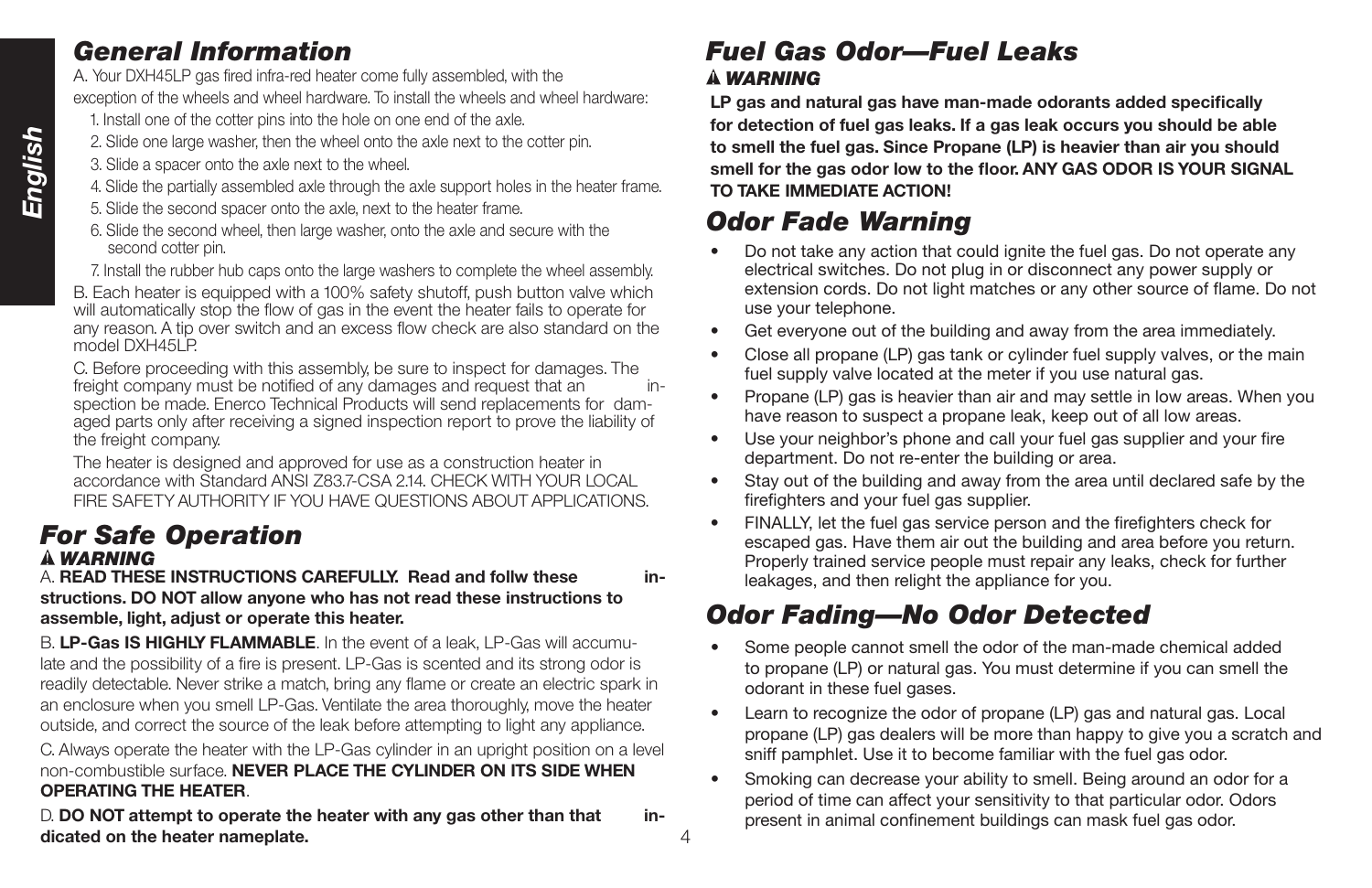- **The odorant in propane (LP) gas and natural gas is colorless and the intensity of its odor can fade under some circumstances.**
- If there is an underground leak, the movement of gas through the soil can filter out the odorant.
- Propane (LP) gas odor may differ in intensity at different levels. Since Propane (LP) gas is heavier than air, there may be more odor at lower levels.
- **Always be sensitive to the slightest gas odor.** If you continue to detect any gas odor, no matter how small, treat it as a serious leak. Immediately go into action as discussed previously.

# *WARNING: RISK OF ASPHYXIATION*

- Do not use in unventilated areas.
- The flow of combustion and ventilation air must not be obstructed.
- Proper ventilation air must be provided to support the combustion air requirements of the heater being used.
- Refer to the specification section of the heater's manual, heater dataplate, or contact the factory to determine combustion air ventilation requirements of the heater.
- Lack of proper ventilation air will lead to improper combustion.
- Improper combustion can lead to carbon monoxide poisoning leading to serious injury or death. Symptom of carbon monoxide poisoning can include headaches, dizziness and difficulty in breathing.

# *Attention—Critical Points to Remember!*

- Propane (LP) gas has a distinctive odor. Learn to recognize these odors. (Reference Fuel Gas Odor and Odor Fading sections above.
- Even If you are not property trained in the service and repair of the heater, ALWAYS be consciously aware of the odors of propane (LP) gas and natural gas.
- If you have not been properly trained in repair and service of propane (LP) gas then do not attempt to light heater, perform service or repairs, or make any adjustments to the heater on the propane (LP) gas fuel system.

• A periodic sniff test around the heater or at the heater's joints; i.e. hose, connections, etc., is a good safety practice under any conditions. If you smell even a small amount of gas, CONTACT YOUR FUEL GAS SUPPLIER IMMEDIATELY.

# *Installation Instructions*

## *WARNING*

For the U.S. and/or Canada, the installation of this appliance must comply with local and/or Provincial codes or, in the absence of these codes,

- With the (U.S.) National Fuel Gas Code, ANSI Z223.1 Latest Edition, AND with the (U.S.) Standard for the Storage and Handling of Liquified Petroleum Gases, ANSI/NFPA 58, OR
- With the current (Canadian) CAN/CGA B149.1 AND B149.2 INSTALLATION CODES.

This heater (including hose and regulator assembly) must be inspected before each use and at least annually by a qualified service person. If the hose for Model DXH45LP shows evidence of excessive abrasion or wear, or if the hose is cut, it must be replaced prior to the heater being put into operation. The replacement hose assembly shall be that specified by the manufacturer. See the parts list.

The minimum ambient temperature rating for this heater is 20 degrees F.

This heater incorporates a "Tip Over" switch which automatically shuts off the burner in the event of tipping. Ensure that this switch is in the vertical position and is secured with the screws provided (see Fig. 2). **DO NOT operate this heater with the LP-gas supply cylinder in any other than the upright position.**

# *WARNING*

*Never use a fork lift truck type cylinder.*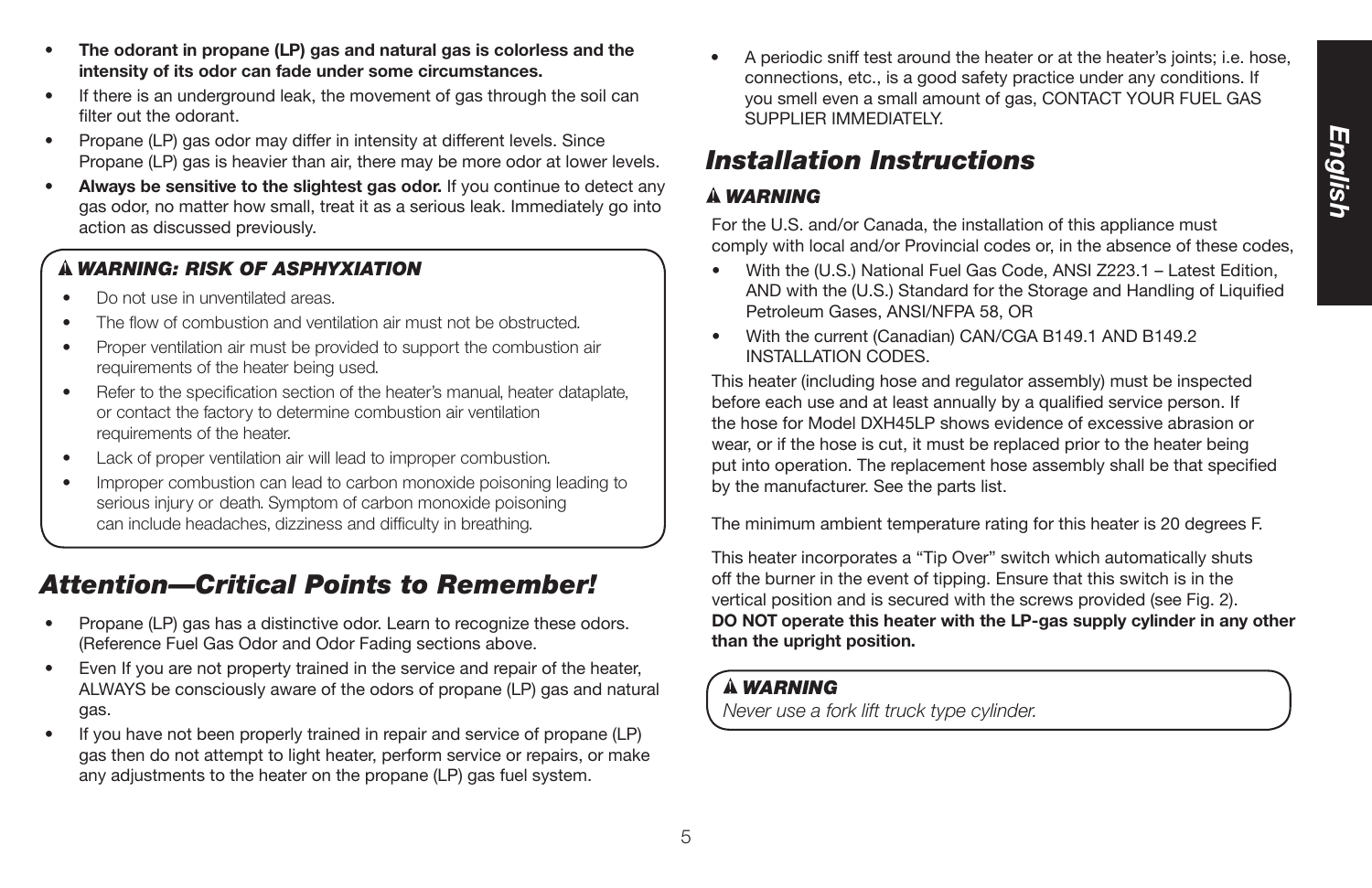# **LOCATION**

## *WARNING*

Although this heater incorporates a "tip over" switch, the heater and LP-Gas supply cylinder must be located on a hard, flat, level surface to minimize the risk of accidental tipping. The LP Gas supply cylinder should be adequately restrained to prevent accidental tipping. **DO NOT OPERATE this heater with the supply cylinder in any other than the upright position.**

This appliance must be placed only in locations where the potential for physical damage to the appliance (i.e., due to physical contact) is reduced to a minimum.

Precautions must be taken to protect the appliance from physical damage.

This appliance produces radiant heat. Therefore, it must be located at least six feet away from any LP-Gas container and must not be directed toward any LP-Gas container within 20 feet.

The heater must be located in a location such that it will not be exposed directly to water spray, rain, and/or dripping water.

Use of this heater in a draft/windy area may decrease its efficiency. If possible, operate the unit in a draft free area or turn the face of the heater away from the draft.

The intended use of for this heater is the temporary heating of buildings or structures under construction, alteration or repair.

## **PIPING**

## *For Model DXH45LP (for use with LP-Gas)*

This model may be connected to a self-contained LP-Gas supply system using the hose and regulator assembly supplied with the appliance, OR, it may be connected to a permanently installed LP-Gas supply system.

If connected to a self-contained LP-Gas supply system, the hose assembly must be inspected prior to each use of the heater. If it is evident that there is excessive abrasion or wear, or the hose is cut, it must be replaced prior to the heater being put into operation.

If connected to a self-contained LP-Gas supply system, the cylinder must have no less than a minimum capacity of 20 pounds and no more than a maximum capacity of 100 pounds of LP-Gas. DO NOT connect this appliance to a cylinder having less than a nominal 20 pound capacity of LP-Gas. DO NOT connect this appliance to more than one (1) 100 pound cylinder.

The connection of Model DXH45LP to an LP-Gas cylinder must be made in a well ventilated area using the regulator and hose assembly supplied with the appliance. DO NOT attempt to adjust this regulator. It has been preset at the factory to provide safe and proper operation of the appliance. Use a 7/8" open end wrench to connect the POL fitting (supplied with the LP regulator) to the LP-Gas cylinder. Turn the POL nut in a counter-clockwise direction (left hand thread) until tight. DO NOT use pipe compound on POL threads.

The heater must be located at least six feet away from any LP-Gas cylinder and must not be directed toward any LP-Gas cylinder within 20 feet. If more than one heater is used, they and the supply cylinders must be separated by at least 20 feet.

The gas supply must be turned off at the LP-Gas supply cylinder when the heater is not in use.

When the heater is to be stored indoors, the connection between the LP-Gas supply cylinder and the heater must be disconnected and the cylinder removed from the heater and stored in accordance with Chapter 5 of the Standard for the Storage and Handling of Liquefied Petroleum Gases, ANSI/NF-PA 58 (U.S.), OR CAN/CGA B149.2 (Canada).

If connected to a permanently installed LP Gas supply system, the system requires the use of a two-stage gas regulator assembly which is normally provided by your LP-Gas dealer as part of the LP-Gas supply system. Consult with your local LP-Gas dealer for details concerning proper equipment and installation.

Piping must be clean and free from scale or burr.

Before attempting to ignite the appliance, all gas fittings and connections must be thoroughly checked for gas leaks. Apply a small amount of a mild soap and water solution to all fittings and connections and observe for escaping bubbles. If any leaks are detected, shut off the gas supply to the appliance immediately. Wait a minimum of five minutes, repair the leak(s) and retest for leakage. Dry all fittings and connections after leak testing.

## *WARNING*

*Never use a flame for gas leak testing.*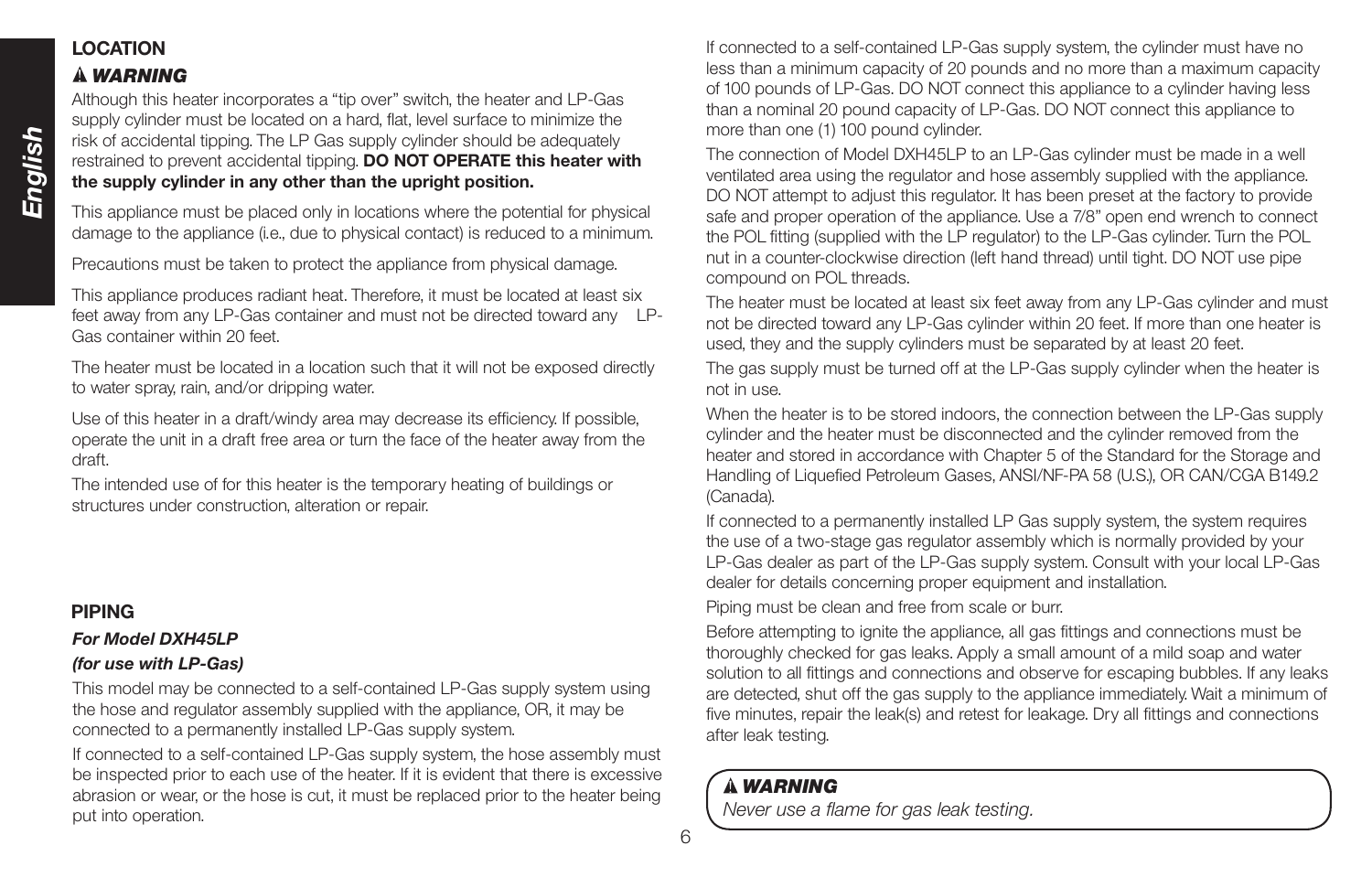# *Operating Instructions*

# *WARNING*

*If you do not follow these instructions exactly, a fire or explosion may result causing property damage, personal injury or loss of life.*

# *WARNING*

*This appliance is hot during normal operation. Avoid physical contact.*

# *WARNING*

*Do not place clothing or other cumbustible materials on this appliance.*

## **DO NOT operate this heater if any part has been under water. Call a qualified service technician to inspect the appliance and to replace any part of the control system or gas control valve which has been under water.**

This appliance must be installed and operated only in locations where the potential for physical damage to the appliance is reduced to a minimum. The owner/operator of this appliance must ensure that precautions are taken to protect the appliance from physical damage.

## **LIGHTING AND SHUT-DOWN Lighting the Heater:**

# *WARNING*

- 1. Before attempting to light the heater, smell all around the heater area for
- gas. Be sure to smell next to the floor because LP-Gas is heavier than air and will settle on the floor. Turn on the gas supply to the appliance and check all fittings and connections for gas leaks using a mild soap and water solution. NEVER use a match to check for gas leaks. Should a gas leak occur, shut off the gas supply to the appliance immediately. Wait a minimum of five minutes before repairing the leak.
- 2. Use only the fuel intended for this appliance. Check the appliance rating plate for the correct fuel information.
- 3. Turn off the main gas supply to the appliance. Wait five minutes.
- 4. Turn on the main gas supply.

5. Depress red spark ignition button repeatedly or with a lighted match held to the burner face, depress and hold the reset button on the safety valve. After the burner ignites, hold the reset button depressed for about one minute or until the burner stays lit when the reset button is released.

**DO NOT light the gas at the burner orifice. DO NOT face heater when attempting to light. Always stand to the side of the unit when lighting.**

*NOTE: In cases where long runs of gas supply lines have been installed ahead of the appliance, it may be necessary to bleed trapped air out of the supply lines before lighting the burner. New installations generally require bleeding of supply lines. Wait a minimum of five minutes after bleeding the supply lines before attempting to light the heater.*

6. **IMPORTANT: DO NOT attempt to adjust the main burner input using the main gas supply valve**, for this may cause the thermocouple to shut down the burner.

## **Shut-Down Instructions:**

To turn the heater OFF:

- 1. Close the LP-Gas supply cylinder valve.
- 2. Observe the burner until flame is extinguished.
- 3. Listen for closure of the safety valve.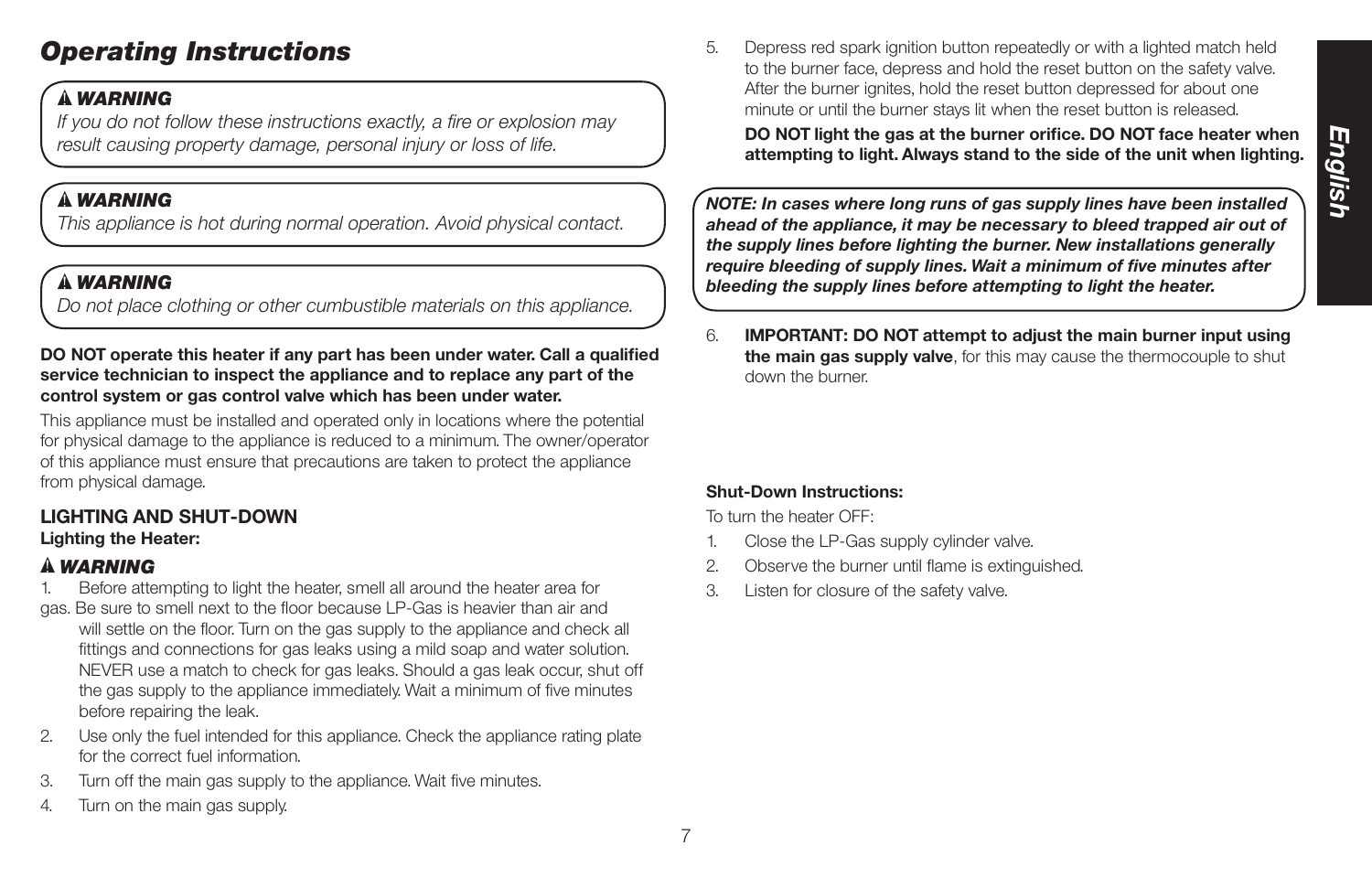# *Maintenance Instructions*

This heater (including hose and regulator assembly) must be inspected before each use. If the hose for Model DXH45LP shows evidence of excessive abrasion or wear, or if the hose is cut, it must be replaced prior to the heater being put into operation. The replacement hose assembly shall be that specified by the manufacturer. See the parts list.

The appliance area must be kept free and clear of combustible materials, gasoline and other flammable vapors and liquids at all times.

The flow of combustion and ventilation air must not be obstructed.

# **CLEANING THE HEATER**

Periodically, the heater must be cleaned of all dirt and dust particles.

# *DANGER*

*Do not attempt to clean the heater while it is operating or while it is still hot.*

- Turn the heater off and wait until it has completely cooled (at least 20 minutes) before cleaning.
- Clean the outside of the heater using a damp cloth. DO NOT clean the heater by spraying water on it. Wipe the outside of the heater off with a dry cloth after cleaning.
- Clean the inside of the heater using compressed air. Blow air back and forth along the entire burner face until all dust has been dislodged from the surface of the reverberator and grid screen. Blow through venturi from the control end of the heater.
- Clean the thermocouple lead.

**DO NOT operate this heater if any part has been under water.** Call a qualified service person to inspect the appliance and to replace any part of the control system or gas control valve which has been under water.

This heater must be inspected at least annually by a qualified service person.

# *Troubleshooting Information (Model DXH45LP)*

## *If burner lights, but goes out when button is released. CHECK*

- Loose wires on tipover switch. (see Fig. 2)
- Loose lead wire and repair wires if necessary.
- Loose thermocouple and tighten if necessary. Make sure T/C is located correctly between the reverberator and grid.
- Defective thermocouple. Replace if necessary.
- Defective control. Replace if necessary.
- Defective tip over switch. Replace if necessary.

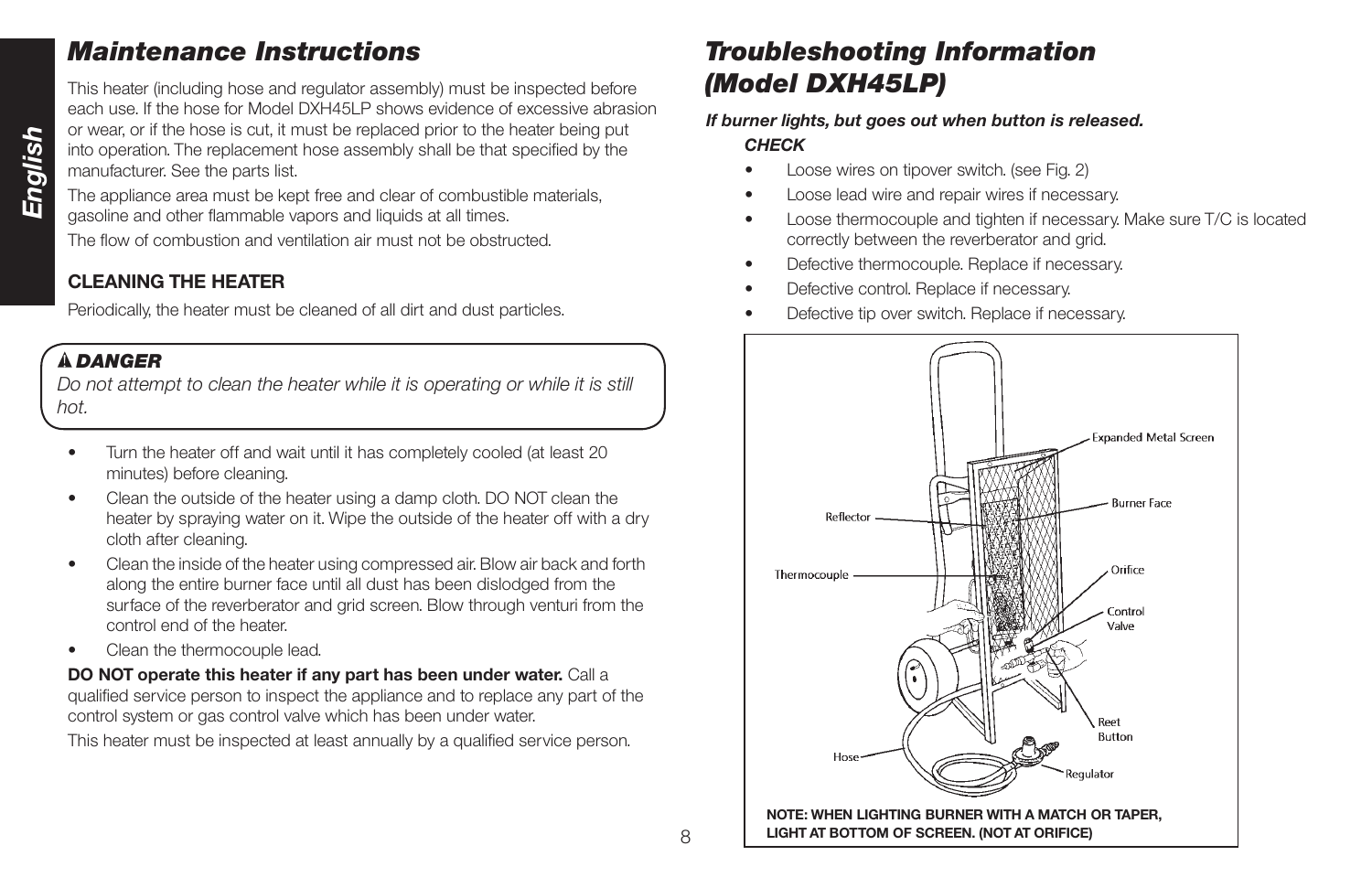

# *Replacement Parts List*

| <b>REF. #ITEM#</b>            | <b>DESCRIPTION</b>                  |
|-------------------------------|-------------------------------------|
| 1                             | 23525 CONT M-N SS PORT 3/8MPXI/4MP  |
| 2                             |                                     |
| 3                             | 70758  ORIFICE/BURNER #53 DRILL     |
| 4                             | 21920 THERMOCOUPLE ASSY/18"         |
| 42116TIP-OVER SWITCH<br>5     |                                     |
| 7                             |                                     |
| 23531 IGNITOR, MODEL #45<br>8 |                                     |
| 20735 PIEZO, MODEL #45<br>9   |                                     |
| 10 22169  WHEEL, MODEL #45    |                                     |
|                               |                                     |
|                               | 12 23534  HANDLE LOCKING KNOBS (2)* |
|                               |                                     |
| 14  16671-20  HOSE, 20'       |                                     |
| 15 28787  HARDWARE KIT*       |                                     |
| *Part not shown               |                                     |

# **TIP-OVER SWITCH ARRANGEMENT**

NOTE: The purpose of the tip-over Switch is to stop the flow of gas when heater is accidentally knocked over. When and if the heater is knocked over, simply stand heater up.



PLEASE DO NOT RETURN THIS APPLIANCE TO YOUR STORE

For information regarding service, please call our Toll-Free Number: 855-805-5745. Our office hours are 8:30 AM to 5:00 PM, Eastern Time Zone, Monday through Friday Please include the model number, date of purchase and description of problem in all communication.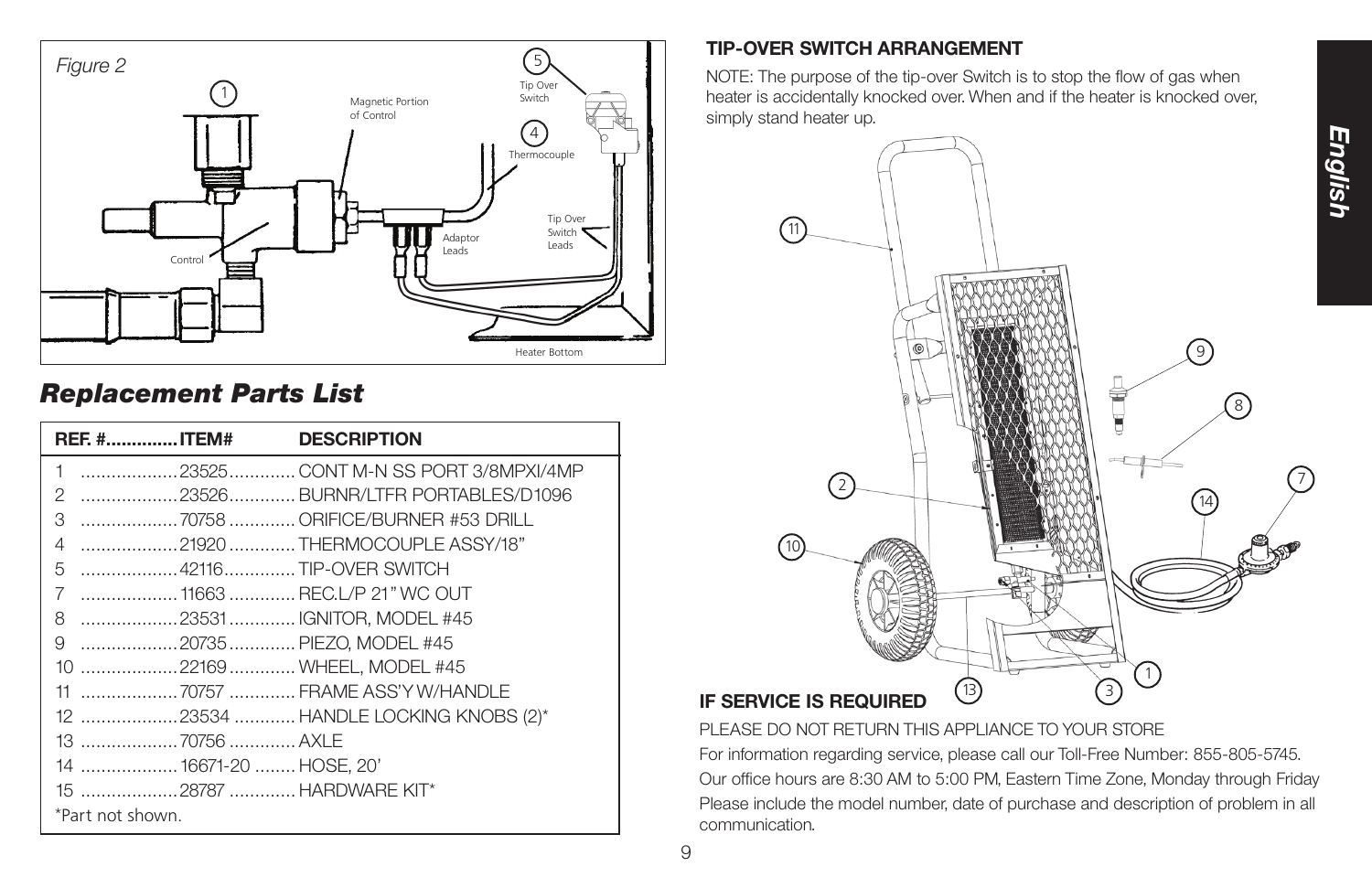

# **INSTRUCTION MANUAL**

# **Propane Portable Radiant Construction Heater DXH45LP**

Model Starting Serial Number DXH45LP LN-340620-13001001



*Warning:*

Use only manufacturer's replacement parts. Use of any other parts could cause injury or death. Replacement parts are only available direct from the factory and must be installed by a qualified service agency.

# **PARTS ORDERING INFORMATION:**

**PURCHASING:** Accessories may be purchased at any DeWalt<sup>®</sup> local dealer or direct from the factory

# **FOR INFORMATION REGARDING SERVICE:**

Please call Toll-Free 855-805-5745 www.dewalt.com

Our office hours are 8:30 AM – 5:00 PM, EST, Monday through Friday.

Please include the model number, date of purchase, and description of problem in all communication.

# **LIMITED WARRANTY:**

DeWalt® warrants its heaters and accessories to be free from defects in material and workmanship for a period of 1 year from date of purchase. DeWalt® will repair or replace this product free of charge if it has been proven to be defective within the 1-year period, and is returned at customer expense with proof of purchase to DeWalt® within the warranty period.

DEWALT®, GUARANTEED TOUGH® and the yellow and black color scheme are trademarks of the DEWALT Industrial Tool Co., used under license. ©2013 DEWALT. EGI/Enerco Group Inc. Under license from Dewalt Industrial Tool Co.



ANSI Z83.7b/CSA 2.14b-2009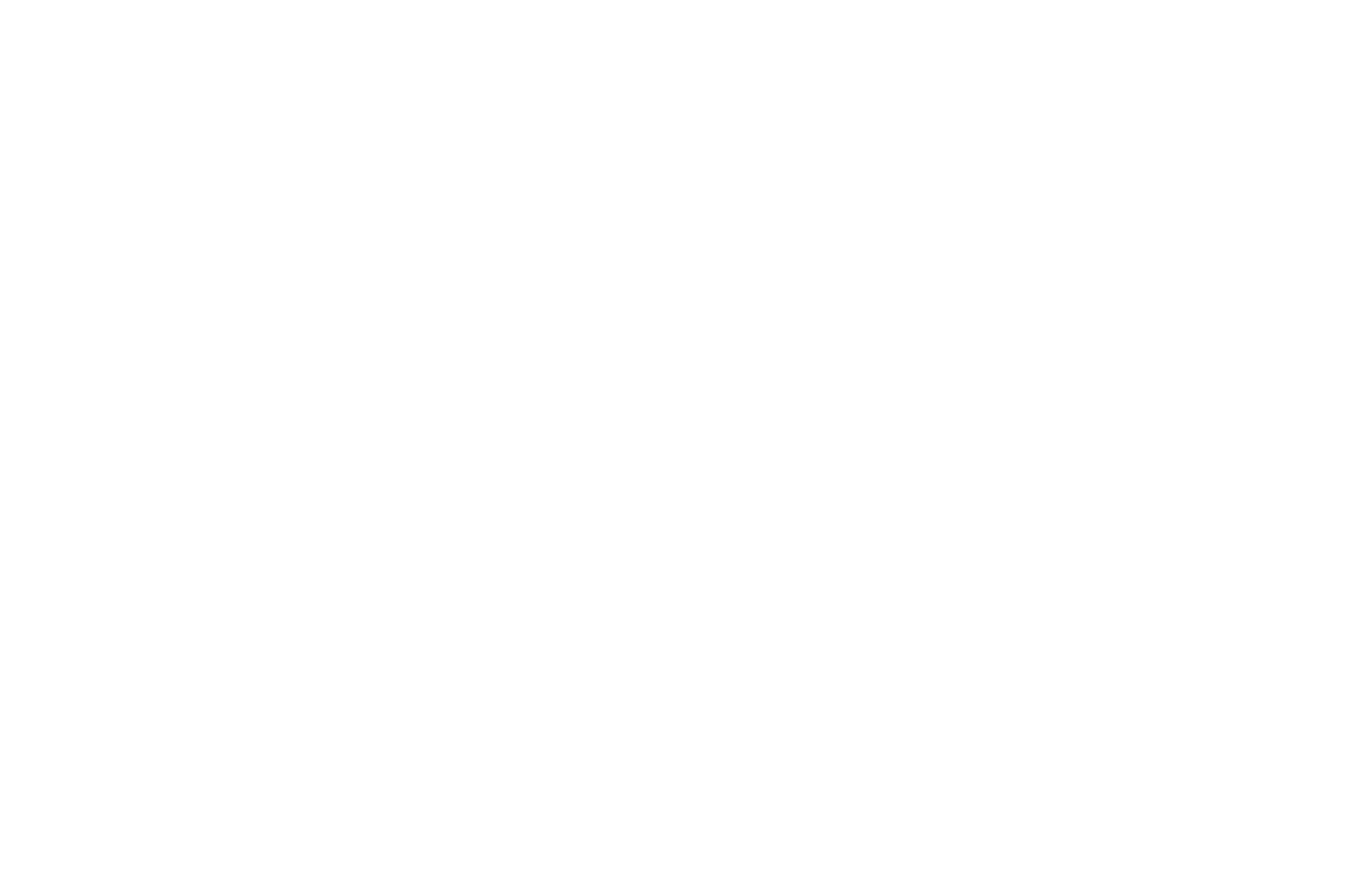*If you have questions or comments, contact us.*

*Si vous avez des questions ou commentaires, veuillez nous contacter. Llámenos si tiene alguna pregunta o comentario.*

# *855-805-5745 • www.dewalt.com*

**INSTRUCTION MANUAL MANUEL D'INSTRUCTIONS MANUAL DE INSTRUCCIONES**



# **Propane Portable Radiant Construction Heater DXH45LP Fournaise radiante et portable au propane pour la construction DXH45LP Calentador radiante portátil a propano para la construcción DXH45LP** 4/13 70762 Rev13A

| <b>READ INSTRUCTIONS CAREFULLY: Read</b>        |
|-------------------------------------------------|
| and follow all instructions. Place instructions |
| in a safe place for future reference. Do        |
| not allow anyone who has not read these         |
| instructions to assemble, adjust or operate     |
| the heater.                                     |

**VEUILLEZ LIRE ATTENTIVEMENT LES INSTRUCTIONS :** Lisez et observez toutes les instructions. Conservez ces instructions dans un endroit sécuritaire pour vous y référer ultérieurement. Interdisez à quiconque n'ayant pas lu les présentes instructions d'assembler, d'ajuster ou de faire fonctionner la fournaise.

**LEA CUIDADOSAMENTE LAS INSTRUCCIONES:**  Lea y siga todas las instrucciones. Conserve estas instrucciones en un lugar seguro para futura referencia. No permita que nadie que no haya leído estas instrucciones arme, ajuste o use el calentador.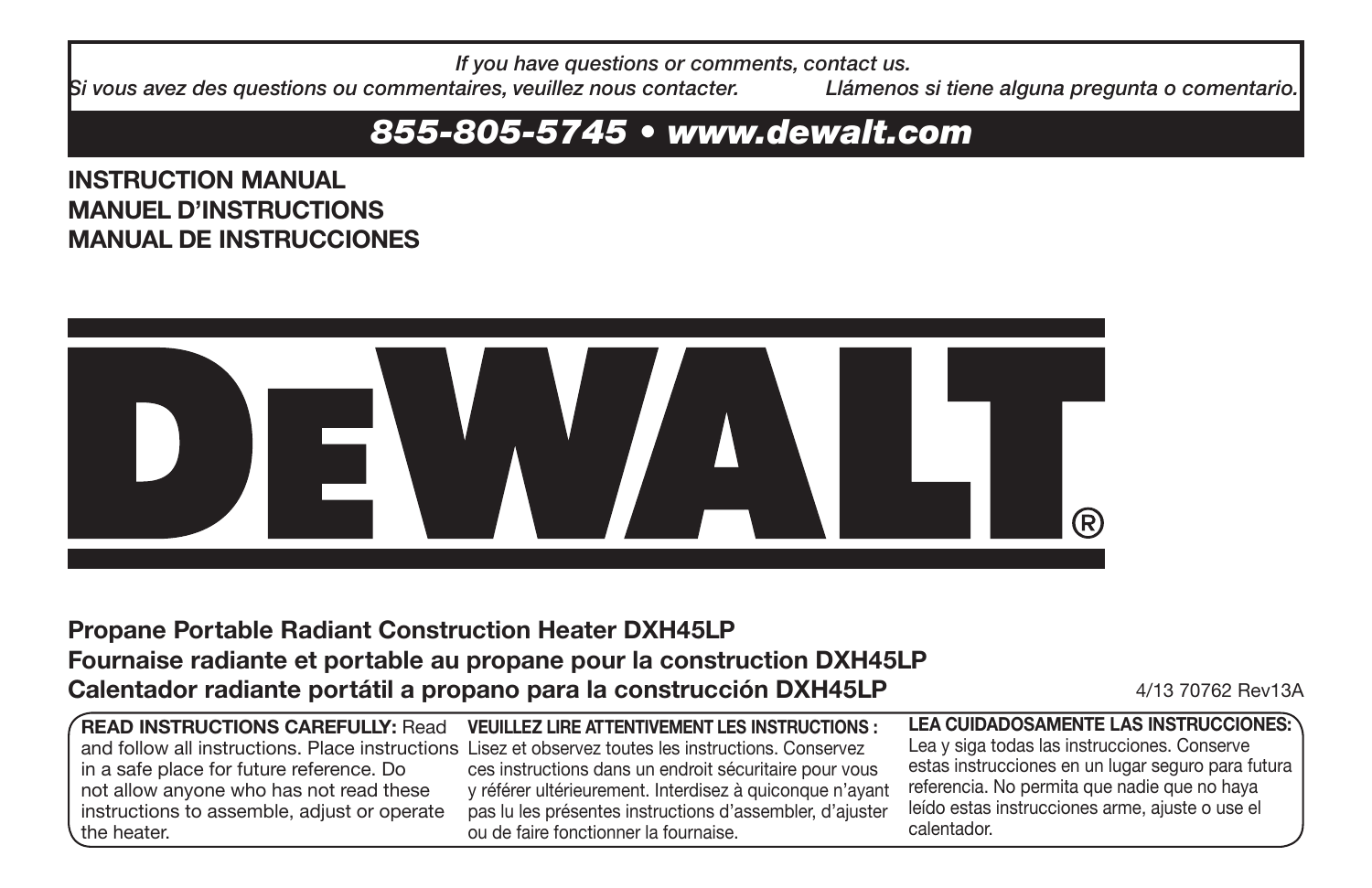## *Définitions : Directives de sécurité*

*Les définitions ci-dessous décrivent le niveau de sévérité pour chaque mot signalétique. Veuillez lire le manuel et faire attention à ces symboles. DANGER : Indique « une situation à risque imminent, laquelle, si elle n'est pas évitée, entraînera des blessures sérieuses ou la mort ». AVERTISSEMENT : Indique « une situation à risque potentiel, laquelle si elle n'est pas évitée, pourrait entraîner des blessures sérieuses ou la mort ». MISE EN GARDE : Indique une situation dangereuse potentielle, laquelle, si elle n'est pas évitée, peut causer des blessures mineures ou des blessures légères. AVIS : Indique une pratique non reliée à une blessure personnelle, laquelle, si elle n'est pas évitée, peut entraîner des dommages aux biens.*

## *AVERTISSEMENT : NE FAITES PAS FONCTIONNER CETTE FOURNAISE JUSQU'À CE QUE VOUS AYEZ LU ET COMPRIS CE MANUEL D'INSTRUCTIONS POUR LES DIRECTIVES DE SÉCURITÉ, DE FONCTIONNEMENT ET D'ENTRETIEN. CONSERVER CES INSTRUCTIONS.*

## *AVERTISSEMENT:*

*Le non-respect des mesures de prévention et des instructions fournies avec cette fournaise risque de causer la mort, des blessures graves et des dommages ou des pertes matérielles résultant d'incendie, d'explosion, de brûlure, d'asphyxie, d'intoxication au monoxyde de carbone et/ou d'électrocution.*

*Seules les personnes aptes à comprendre et à respecter les instructions devraient utiliser ou effectuer l'entretien de cette fournaise.*

## *DANGER : LE MONOXYDE DE CARBONE PEUT VOUS TUER*

*Cette fournaise produit du monoxyde de carbone. N'utilisez pas l'appareil dans des endroits occupés.*

*Ventilez l'édifice, la pièce ou tout autre endroit fermé où l'appareil de chauffage a été utilisé avant d'y entrer. Ne jamais utiliser dans un véhicule, un véhicule récréatif ou une tente.*

## *AVERTISSEMENT :*

*Non conçu pour une utilisation à l'intérieur de la maison ou dans un véhicule récréatif. Ne pas utiliser pour cuire ou réchauffer des aliments.*

## *AVERTISSEMENT :*

*Danger d'incendie, d'inhalation et d'explosion. Gardez les combustibles solides tels que les matériaux de construction le papier et le carton à une distance sécuritaire de*  la fournaise tel que recommandée dans les instructions. N'utilisez jamais la fournaise *dans un endroit qui contient ou risque de contenir des combustibles volatiles ou en suspension dans l'air, ou des produits tels que de l'essence, des solvants, du diluant à peinture, des particules de poussière ou des produits chimiques inconnus.*

*Si vous avez besoin d'aide ou de chauffage des informations telles que manuel d'instructions, étiquette, etc, contactez le fabricant.*

## *AVERTISSEMENT : RISQUE DE FEU OU D'EXPLOSION*

- *N'utilisez pas d'essence, de naphta ou de combustibles volatils.*
- *Éteignez chauffage et laisser refroidir avant de retirer ou de modifier réservoirs de propane.*
- *Remplissez toujours à l'extérieur loin de toute flamme nue.*
- *N'utilisez pas une source externe de carburant.*
- *Ne faites pas fonctionner la fournaise où des liquides ou des vapeurs inflammables peuvent être présents.*
- *Ne démarrez pas la fournaise lorsque la chambre intérieure est chaude.*
- *Ne démarrez pas la fournaise lorsqu'un excèdent de carburant s'est accumulé dans la chambre intérieure.*

# *AVERTISSEMENT :*

Les sous-produits de combustion émis lors de l'utilisation de cet appareil *contiennent du monoxyde de carbone, un produit chimique reconnu par l'état de Californie comme pouvant causer le cancer et des malformations congénitales (ou autres dommages au système reproducteur).*

*Cet appareil contient des produits chimiques reconnus par l'état de Californie comme pouvant causer le cancer et des malformations congénitales ou autres dommages au système reproducteur.*

# *AVERTISSEMENT*

*Ne dépassez pas une pression à l'entrée de la fournaise de 1,0 PSI.*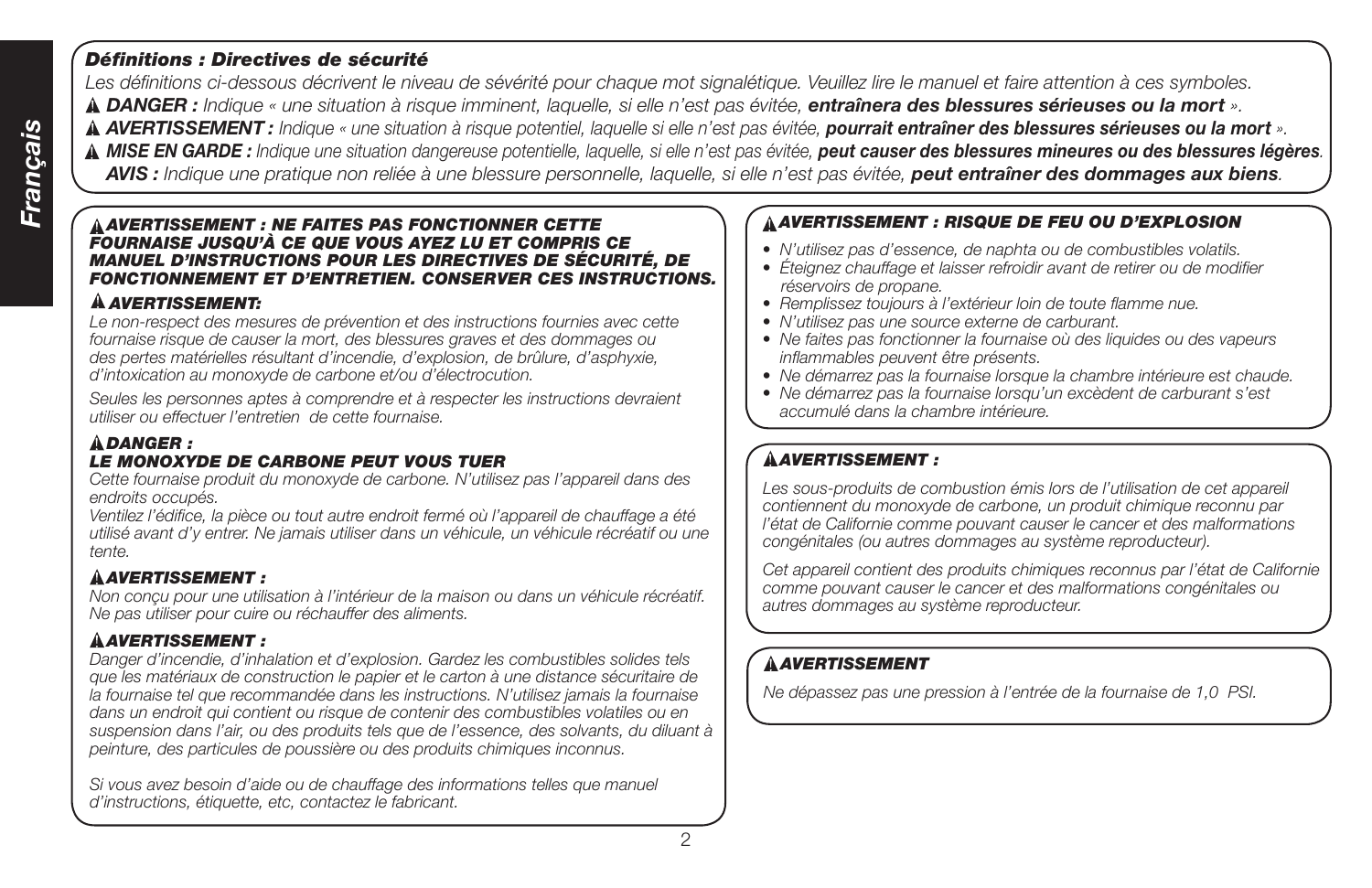## **TABLE DES MATIÈRES**  *AVERTISSEMENT : RISQUE DE FEU OU D'EXPLOSION • N'entreposez et n'utilisez pas d'essence ou d'autres liquides ou vapeurs inflammables à proximité de ce type d'appareil ou de tout autre appareil. • QUOI FAIRE SI VOUS SENTEZ UNE ODEUR DE GAZ : • Ouvrez les fenêtres. • N'ESSAYEZ PAS d'allumer quelque appareil que ce soit. • NE PAS basculer les interrupteurs électriques. • NE PAS utiliser les téléphone dans l'édifice. Appelez immédiatement le fournisseur de gaz local d'un téléphone à l'extérieur. Suivez les instructions de la compagnie de gaz. • NE PAS toucher tout interrupteur électrique; ne pas utiliser le téléphone dans votre édifice. • Si vous ne pouvez pas rejoindre votre fournisseur de gaz, appelez le service des incendies.*

# avertissements ............................................................ 2-3 DÉGAGEMENT...................................................................... 3 INSTRUCTIONS D'INSTALLATION........................................ 5 EMPLACEMENT.................................................................... 6 TUYAUTERIE ......................................................................... 6 CONSIGNES D'UTILIS ATION.

| <b>INFORMATION DE COMMANDE DE</b> |  |
|-----------------------------------|--|
|                                   |  |

# *Dégagement* **(Dégagements minimes pour les matériaux combustibles)**

*Français*

| <b>MODÈLE</b>   | <b>CLASSEMENT BTU/HEURE</b><br>TYPE DE GAZ | POSITION CORRECTE<br>DE FONCTIONNEMENT |                  |              | DÉGAGEMENT ENVERS<br><b>LES COMBUSTIBLES</b> |               |
|-----------------|--------------------------------------------|----------------------------------------|------------------|--------------|----------------------------------------------|---------------|
|                 | LP (PASSE-BAS)                             |                                        | <b>SUPÉRIEUR</b> | <b>CÔTÉS</b> | <b>ENDOS</b>                                 | <b>DEVANT</b> |
| <b>DXH45I P</b> | $45000*$                                   | <b>VERTICALE</b>                       | m                | m            | $()$ m                                       | 1.4 m         |

*\*La grandeur du réservoir et sa température peuvent directement affecter la sortie BTU.*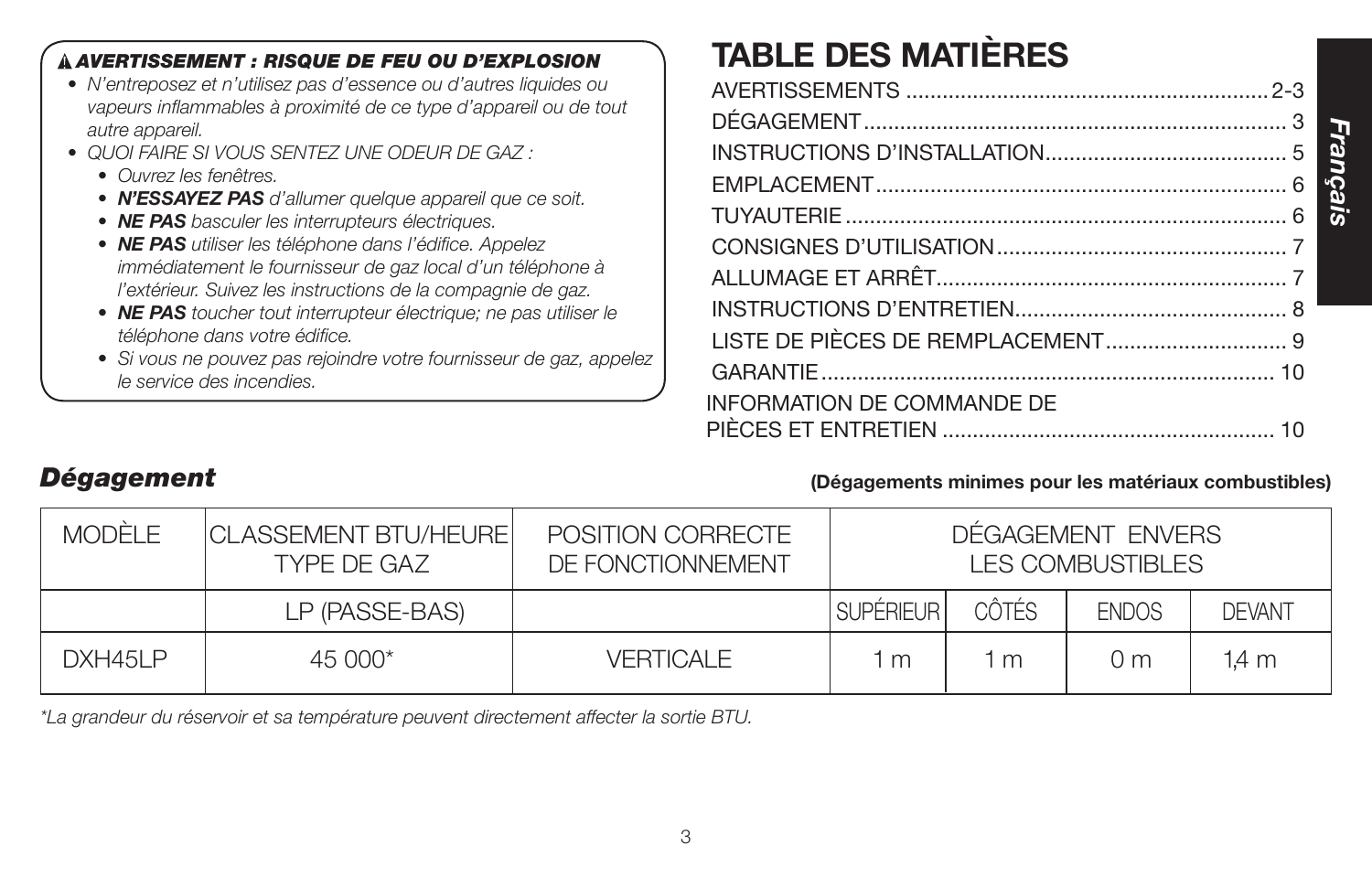# *Information générale*

A. Votre fournaise infrarouge à gaz modèle DXH45LP arrive complètement assemblé à l'exception des roues et du matériel des roues. Pour installer les roues et le matériel des roues :

- 1. Installez une des goupilles fendues dans le trou à l'une des extrémités de l'axe.
- 2. Glissez la grande rondelle, puis la roue dans l'axe à côté de la goupille fendue.
- 3. Glissez l'espaceur dans l'axe à côté de la roue.
- 4. Glissez l'axe partiellement assemblé à travers les trous de support de l'axe dans la structure de la fournaise.
- 5. Glissez le deuxième espaceur dans l'axe à côté de la structure de la fournaise.
- 6. Glissez la deuxième roue, puis la grande rondelle dans l'axe et maintenez en place avec la deuxième goupille fendue.
- 7. Installez les capuchons de caoutchouc sur les grandes rondelles pour terminer l'assemblage de la roue.

B. Chaque fournaise est équipée avec un arrêt de sécurité 100%, une valve de bouton poussoir qui va arrêter automatiquement le flux de gaz au cas où la fournaise échoue à fonctionner pour quelque raison. Un commutateur de basculement et un contrôle de débit sont aussi des pièces standard sur le modèle DXH45LP.

C. Avant de continuer avec cet assemblage, assurez-vous d'inspecter pour tout dommage. La compagnie de transport doit être avisée de tout dommage et doit demander qu'une inspection soit faite. Enerco Technical Products enverra des pièces de rechange pour les pièces endommagées seulement après avoir reçu un rapport d'inspection signé pour prouver la responsabilité de la compagnie de transport.

Le poêle est conçu et approuvé pour être utilisé comme un appareil de chauffage de la construction conformément à la norme ANSI Z83.7-CSA 2.14. VOIR AVEC LES AUTORITÉS DE SÉCURITÉ INCENDIE local si vous avez des questions sur les applications.

# *Pour un fonctionnement sécuritaire AVERTISSEMENT*

A. **LISEZ SOIGNEUSEMENT CES INSTRUCTIONS. Lisez et suivez attentivement ces instructions. Interdisez à quiconque n'ayant pas lu les présentes instructions d'assembler, d'allumer, d'ajuster ou de faire fonctionner cette fournaise.**

B. **LE GAZ PROPANE (LIQUIFIÉ) EST TRÈS INFLAMMABLE.** En cas d'une fuite, le gaz propane (liquéfié) va s'accumuler et la possibilité d'un incendie demeure présente. Le gaz propane (liquéfié) est parfumé et sa forte odeur est facilement détectable. Ne jamais allumer une allumette, amener toute flamme ou créer une étincelle électrique dans un endroit où vous sentez du gaz propane (liquéfié). Faites aérer la zone à fond, déplacez la fournaise à l'extérieur, et corrigez la source de la fuite avant d'essayer d'allumer tout appareil. C. Toujours faire fonctionner la fournaise avec le cylindre de gaz propane (liquéfié) en position debout sur une surface à niveau et non combustible. **NE JAMAIS METTRE LE CYLINDRE SUR SON CÔTÉ LORSQUE VOUS FAITES FONCTIONNER LA FOURNAISE**. D. **NE PAS essayer de faire fonctionner la fournaise avec tout gaz autre que ceux indiqués sur la plaque de nom de la fournaise.**

# *Odeur de gaz de combustion—Fuites de carburant AVERTISSEMENT*

**Le GPL et le gaz naturel contiennent des substances odorantes artificielles ajoutées spécifiquement pour la détection de fuites de gaz de combustion. Si une fuite de gaz survient, vous devriez pouvoir sentir le gaz de combustion. Puisque le gaz propane (liquéfié) est plus lourd que l'air, l'odeur de gaz se détecte plus facilement près du sol. TOUTE ODEUR DE GAZ EST VOTRE SIGNAL POUR PRENDRE UNE ACTION IMMÉDIATE!**

# *Mise en garde liée aux substances odorantes*

- Ne pas entreprendre une action qui pourrait enflammer le gaz de combustion. Ne pas basculer des interrupteurs électriques. Ne brancher ou débrancher sur aucune source d'alimentation électrique ou rallonge électrique. N'allumez pas d'allumettes ni aucune source de flamme. N'utilisez pas votre téléphone.
- Faire sortir tout le monde du bâtiment et s'éloigner de la zone tout de suite.
- Fermer tous les réservoirs de gaz propane (liquéfié) ou les vannes d'alimentation des cylindres de carburant ou la vanne d'alimentation principale de carburant située au compteur si vous utilisez du gaz naturel.
- Le gaz propane (liquéfié) est plus lourd que l'air et peut séjourner dans les zones basses. Quand vous avez toutes les raisons de soupçonner une fuite de propane, empêchez l'accès à toutes les zones basses.
- Utiliser le téléphone de votre voisin et appeler votre fournisseur de gaz de combustion et les pompiers de votre secteur. Ne retournez pas dans l'immeuble ou dans le secteur.
- Vous tenir hors du bâtiment et loin de la zone jusqu'à ce qu'elle soit déclarée sûre par les pompiers et par le fournisseur de votre gaz de combustion .
- ENFIN, laisser le personnel d'entretien du gaz de combustion et les pompiers vérifier si du gaz s'est échappé. Leur faire aérer le bâtiment et la zone avant d'y retourner. Les personnels d'entretien correctement formés doivent réparer toutes les fuites, vérifier qu'il n'y ait pas d'autres fuites possibles et ensuite rallumer l'appareil pour vous.

# *Effacement de l'odeur - Aucune odeur détectée*

- Certaines personnes ne peuvent détecter l'odeur du produit chimique synthétique ajouté au gaz propane (liquéfié) ou au gaz naturel. Vous devez déterminer si vous pouvez sentir cette substance odorante dans ces gaz combustibles.
- Apprenez à reconnaître l'odeur du gaz propane (liquéfié) et du gaz naturel. Les revendeurs locaux de gaz propane (liquéfié) seront plus qu'heureux de vous donner une brochure que vous grattez et sentez. Utilisez-la pour vous familiariser avec l'odeur du gaz de combustion.
- Fumer peut diminuer votre capacité à sentir les odeurs. Se trouver alentour d'une odeur pour une certaine période de temps peut affecter votre sensibilité à cette odeur particulière. Les odeurs présentes dans les bâtiments où sont enfermés des animaux peuvent masquer l'odeur de gaz de combustible.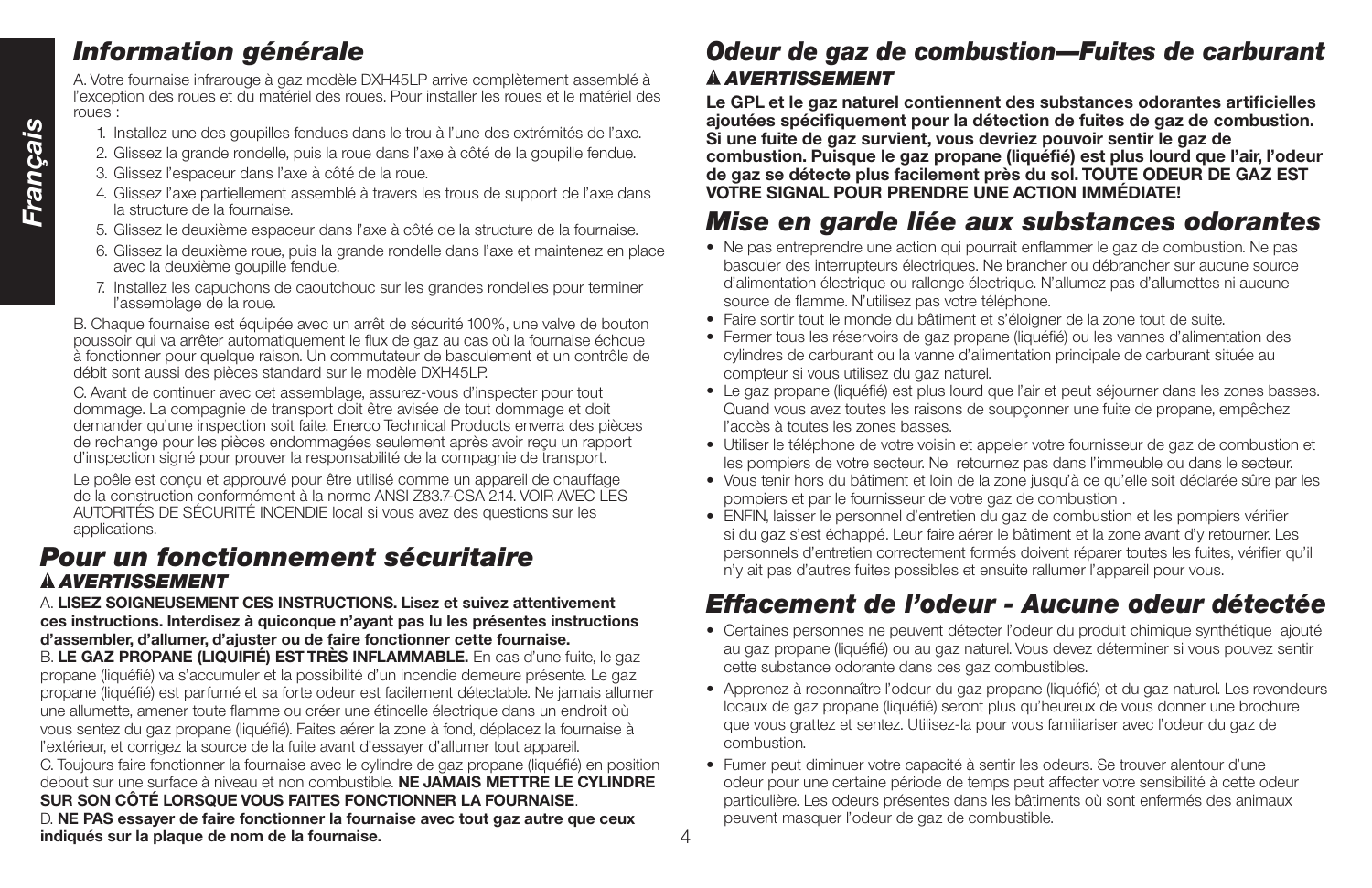- **La substance odorante dans le gaz propane (liquéfié) et dans le gaz naturel n'a pas de couleur et l'intensité de son odeur peut se dissiper dans certaines circonstances.**
- S'il y a une fuite souterraine, le passage du gaz à travers le sol peut filtrer la substance odorante.
- L'odeur de gaz propane (liquéfié) peut différer dans son intensité à différents niveaux. Du fait que le gaz propane (liquéfié) est plus lourd que l'air, il peut y avoir plus d'odeurs à des niveaux inférieurs.
- **Soyez toujours en alerte pour l'odeur de gaz la plus insignifiante.** Si vous continuez à détecter n'importe quelle odeur de gaz, aussi faible soit-elle, traitez-la comme une fuite sérieuse. Mettez-vous tout de suite en action comme il a été discuté précédemment.

# *AVERTISSEMENT : Risque d'asphyxie*

- N'utilisez pas l'appareil dans des endroits sans ventilation.
- Le débit de combustion et l'air de ventilation ne doivent pas être obstrués.
- Un air de ventilation adéquat doit être fourni pour supporter les exigences de l'air de combustion de la fournaise utilisée.
- Référez-vous à la section des spécifications du manuel de la fournaise, à la plaque de données de l'appareil ou communiquez avec le fabricant pour obtenir les renseignements relatifs aux exigences en apport d'air de ventilation de l'appareil.
- Un air de ventilation inapproprié occasionnera une combustion inadéquate.
- Une combustion inadéquate peut provoquer une asphyxie par le monoxyde de carbone causant de sérieuses blessures ou la mort. Les symptômes d'empoisonnement par le monoxyde de carbone peuvent inclure des maux de tête, des étourdissements et des difficultés respiratoires.

# *Attention — Points clefs à mémoriser!*

- Le gaz propane (liquéfié) a une odeur reconnaissable. Apprenez à reconnaître ces odeurs. (Se référer aux sections Odeur de gaz de combustion et Dissipation d'odeur ci-dessus).
- Même si vous n'êtes pas correctement formé dans l'entretien et la réparation de la fournaise, il faut TOUJOURS être consciemment averti des odeurs du gaz propane (liquéfié) et du gaz naturel.
- Si vous n'avez pas été correctement formé dans la réparation et l'entretien du gaz propane (liquéfié), alors ne tenter pas d'allumer la fournaise, de faire l'entretien ou les réparations ou de faire des réglages du système de combustion de gaz propane (liquéfié) de la fournaise.

• Un test périodique de reniflage autour de la fournaise ou aux raccords de la fournaise ; c.-à-d. tuyauterie, connexions, etc., est une bonne pratique de sécurité sous n'importe quelles conditions. Si vous sentez l'odeur de même une petite quantité de gaz, CONTACTEZ VOTRE FOURNISSEUR DE GAZ DE COMBUSTION IMMÉDIATEMENT.

# *Instructions d'installation*

## *AVERTISSEMENT*

Pour les É.-U. et le Canada, l'installation de cet appareil doit respecter les codes locaux et/ou provinciaux (étatiques) ou, en cas d'absence de ces codes,

- Avec le Code de gaz combustible national (É.-U.), ANSI Z223.1 Dernière édition, ET avec le Standard (américain) pour l'entreposage et la manipulation de gaz propane liquéfié, ANSI/NFPA 58, OR
- Avec les CODES D'INSTALLATION actuels (canadien) CAN/CGA B149.1 AND B149.2.

Cette fournaise (incluant l'assemblage du tuyau et du régulateur) doit être inspectée avant chaque utilisation et au moins une fois par année par une personne qualifiée pour l'entretien. Si le tuyau pour le modèle DXH45LP montre une évidence d'abrasion excessive ou d'usure, ou si le tuyau est coupé, il doit être remplacé avant de mettre en fonctionnement la fournaise. Le remplacement de l'assemblage du tuyau devrait être celui spécifié par le fabricant. Voir la liste des pièces.

Le classement de température minimale ambiante pour cette fournaise est de -6,67 °C (20 °F).

Cette fournaise inclut un commutateur type « à basculement » qui ferme automatiquement le brûleur si l'appareil se renverse. Assurez-vous que le commutateur soit en position verticale et soit fixé avec les vis fournies (voir la figure 2).

## **NE PAS faire fonctionner cette fournaise avec le cylindre d'alimentation de gaz propane (liquéfié) dans toute autre position que debout.**

# *AVERTISSEMENT*

*Ne jamais utiliser un cylindre de type chariot élévateur à fourche.*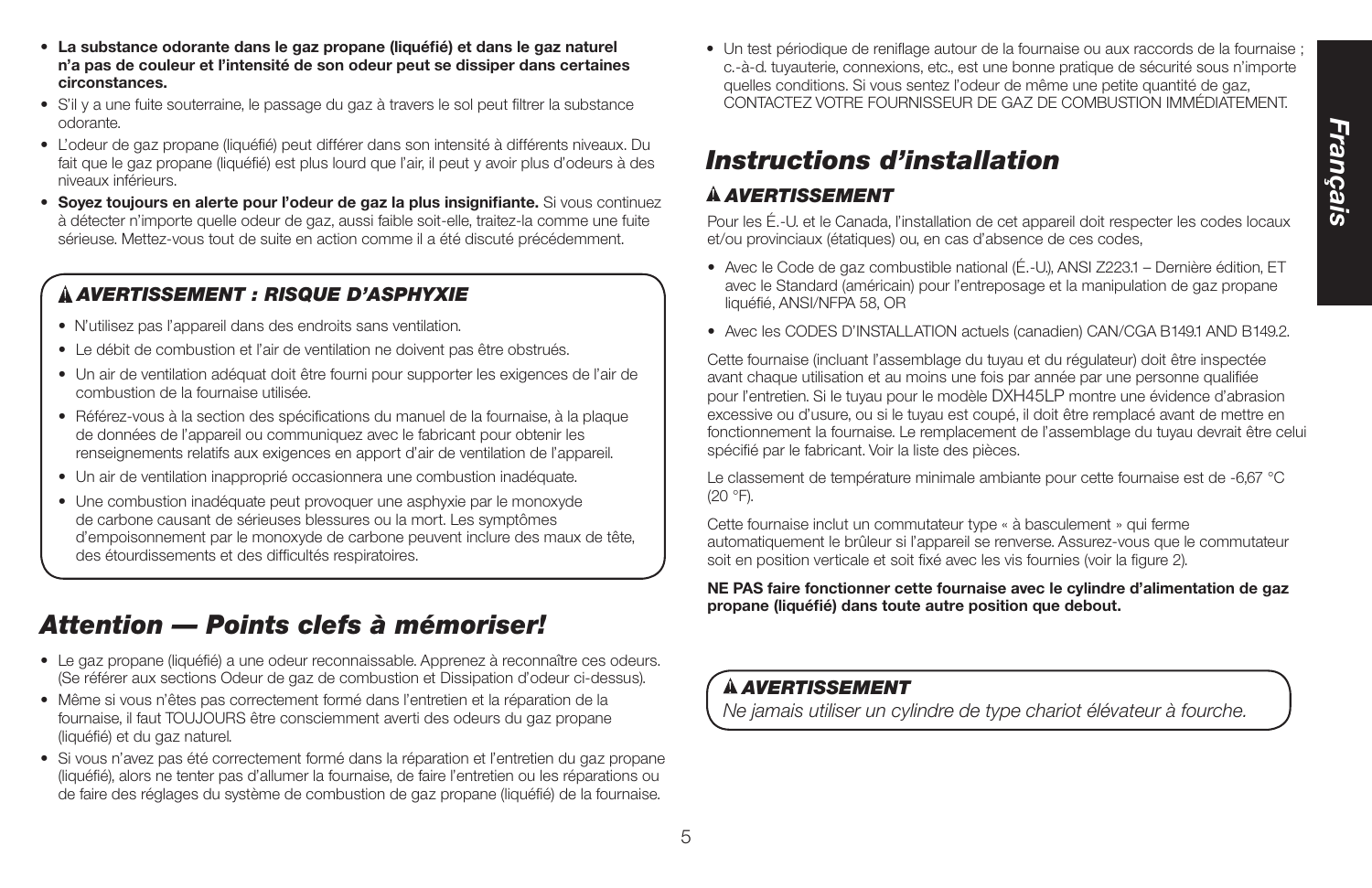# *Français*

## **EMPLACEMENT**  *AVERTISSEMENT*

Bien que cette fournaise comprend un commutateur « à basculement », la fournaise et le cylindre d'alimentation de gaz propane (liquéfié) doivent être situés sur une surface dure, à plat, et à niveau pour minimiser le risque d'un basculement accidentel. Le cylindre d'alimentation de gaz propane (liquéfié) devrait être restreint adéquatement pour prévenir tout basculement accidentel. **NE PAS FAIRE FONCTIONNER cette fournaise avec le cylindre d'alimentation dans toute autre position que debout.**

Cet appareil doit seulement être placé dans des endroits où le potentiel pour tout dégât physique à l'appareil (par exemple à cause d'un contact physique) est réduit au minimum.

Des précautions doivent être prises pour protéger l'appareil de dommages physiques.

Cet appareil produit une chaleur radiante. Donc, il doit être situé à au moins 1,8 m de tout contenant de gaz propane (liquéfié) et ne doit pas être dirigé vers tout contenant de gaz propane (liquéfié) situé en-dedans de 6 m.

La fournaise doit être située dans un endroit tel qu'elle ne sera pas exposée directement à une pulvérisation d'eau, la pluie et/ou un égouttement d'eau.

L'utilisation de cette fournaise dans une zone avec un courant d'air/venteuse peut diminuer son efficacité. Si possible, faites fonctionner l'unité dans une zone libre de courant d'air ou tournez le devant de la fournaise loin du courant d'air.

L'utilisation prévue de cet appareil de chauffage est le chauffage temporaire de bâtiments ou d'ouvrages relevant de construction, de modification ou de réparation.

# **TUYAUTERIE**

## *Pour le modèle DXH45LP*

## *(pour utilisation avec du gaz propane liquéfié)*

Ce modèle peut être branché à un système d'alimentation autonome en gaz propane (liquéfié) utilisant l'assemblage de tuyau et de régulateur fourni avec l'appareil, OU, il peut être branché à un système d'alimentation en gaz propane (liquéfié) installé de manière permanente.

S'il est branché à un système d'alimentation autonome de gaz propane (liquéfié), l'assemblage de tuyau doit être inspecté avant chaque utilisation de la fournaise. Il est évident que s'il y a une abrasion ou une usure excessive, ou si le tuyau est coupé, il doit être remplacé avant de mettre en fonctionnement la fournaise.

S'il est branché à un système d'alimentation autonome en gaz propane (liquéfié), le cylindre doit avoir pas moins qu'une capacité minimale de 20 lb et pas plus qu'une capacité maximale de 100 lb de gaz propane (liquéfié). NE PAS brancher cet appareil à un cylindre ayant moins qu'une capacité nominale de 20 lb de gaz propane (liquéfié). NE PAS brancher cet appareil à plus d'un (1) cylindre de 100 lb.

Le branchement du modèle DXH45LP à un cylindre de gaz propane (liquéfié) doit être fait dans une zone bien aérée utilisant l'assemblage du régulateur et du tuyau fourni avec l'appareil. N'ESSAYEZ PAS de régler ce régulateur. Il a été pré-configuré à l'usine pour fournir un fonctionnement sécuritaire et correct de l'appareil. Utilisez une clé à bout ouvert de 7/8 po pour brancher le raccord POL (fournis avec le régulateur de gaz propane) au cylindre de gaz propane (liquéfié). Tournez l'écrou du raccord POL dans le sens contraire des aiguilles d'une montre (filetage de la main gauche) jusqu'à ce qu'il soit bien serré. NE PAS utiliser de composés de tuyaux sur des filetages de raccord POL.

La fournaise doit être située à au moins 1,8 m de tout cylindre de gaz propane (liquéfié) et ne doit pas être dirigé vers tout cylindre de gaz propane (liquéfié) à moins de 6 m. Si plus d'une fournaise est utilisée, elles et les cylindres d'alimentation doivent être séparés par au moins 6 m.

L'alimentation en gaz doit être fermée au niveau du cylindre d'alimentation de gaz propane (liquéfié) lorsque la fournaise n'est pas en utilisation.

Lorsque la fournaise doit être entreposée à l'intérieur, le raccordement entre le cylindre de gaz GPL et la fournaise doit être débranché et le cylindre enlevé de la fournaise et entreposé selon les exigences du chapitre 5 de la norme pour le stockage et la manutention du gaz de pétrole liquéfié ANSI/NFPA 58 (américain) OU CSA B149;1 (canadien).

Si branché à un système d'alimentation de gaz propane (liquéfié) installé de manière permanente, le système demande l'utilisation d'un assemblage d'un régulateur de gaz à deux étapes qui est normalement fourni par votre revendeur de gaz propane (liquéfié) comme pièce du système d'alimentation en gaz propane (liquéfié). Consultez avec votre revendeur de gaz propane (liquéfié) local pour les détails concernant un équipement et une installation corrects.

La tuyauterie doit être propre et libre de tartres ou de bavures.

Avant d'essayer d'allumer l'appareil, tous les raccordements de gaz et les branchements doivent être inspectés soigneusement pour toute fuite de gaz. Appliquez une petite quantité de savon doux et de solution d'eau à tous les raccordements et branchements et observer pour des bulles s'échappant du tout. Si des fuites sont détectées, fermez immédiatement l'alimentation en gaz de l'appareil. Attendez un minimum de 5 minutes, réparez le (ou les) fuite(s) et testez de nouveau pour des fuites. Séchez tous les raccords et branchements après testage de fuites.

# *AVERTISSEMENT*

*Ne jamais utiliser une flamme pour tester des fuites de gaz.*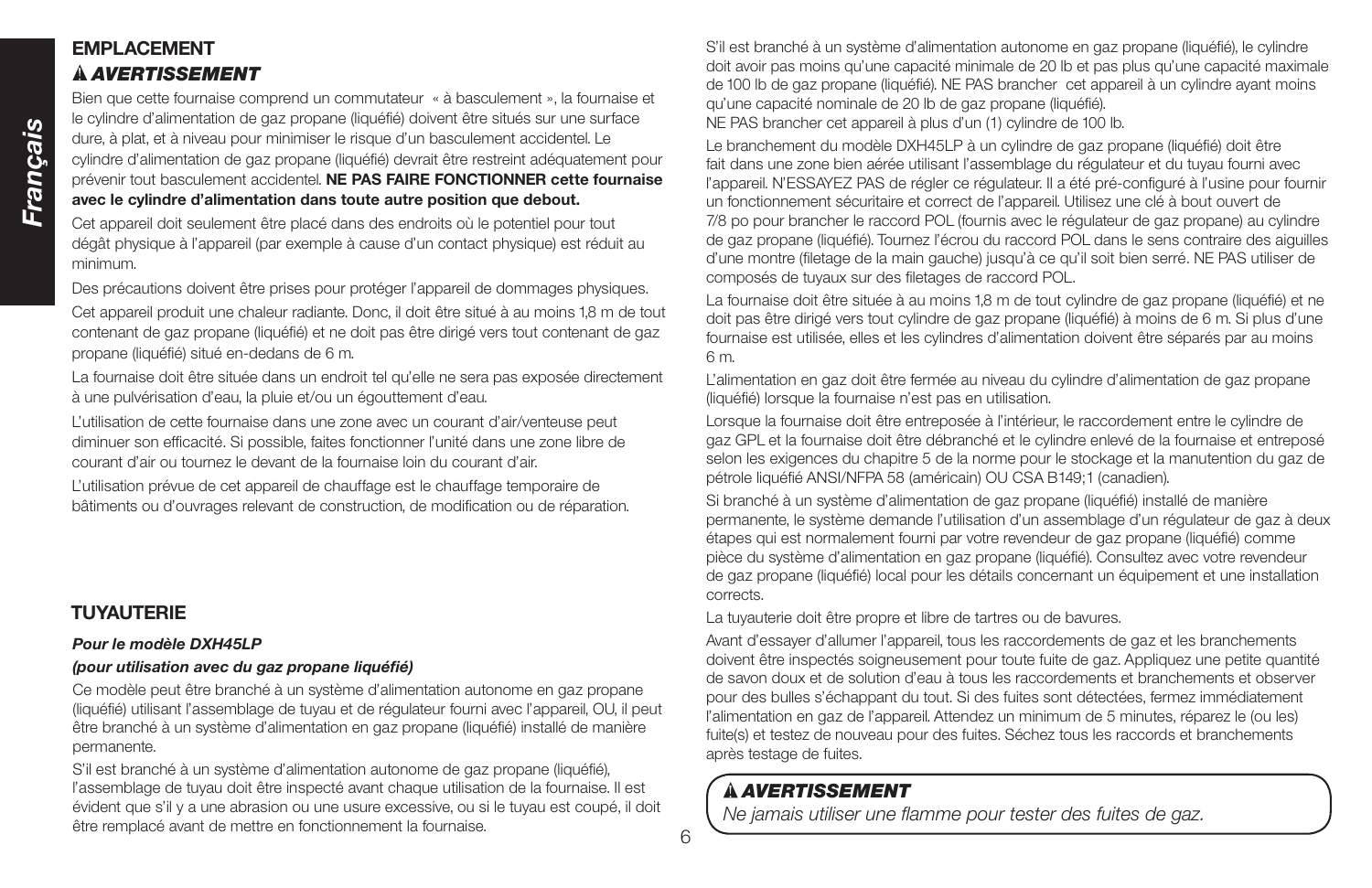# *Consignes d'utilisation*

## *AVERTISSEMENT*

*Si vous ne suivez pas exactement ces instructions, un incendie ou une explosion pourraient se produire causant des dommage aux biens, des blessures personnelles ou la mort.*

## *AVERTISSEMENT*

*Cet appareil est chaud durant son fonctionnement normal. Évitez tout contact physique.*

# *AVERTISSEMENT*

*Ne placez pas de vêtements ou d'autres matériaux inflammables sur cet appareil.*

**N'UTILISEZ PAS cette fournaise si l'une de ses pièces a été submergée dans l'eau. Appelez un technicien qualifié pour qu'il inspecte la fournaise et qu'il remplace toute pièce du système de commandes ou de contrôle du gaz ayant été submergée dans l'eau.**

Cet appareil doit être installé et son fonctionnement doit se faire seulement dans des endroits où le potentiel de dommages physiques à l'appareil est réduit à un minimum. Le propriétaire/ opérateur de cet appareil doit s'assurer que des précautions sont prises pour protéger l'appareil de tout dommage physique.

# **ALLUMAGE ET ARRÊT**

## **Allumage de la fournaise :**

# *AVERTISSEMENT*

- 1. Avant d'essayer d'allumer la fournaise, reniflez tout autour de la zone de la fournaise pour une odeur de gaz. Assurez-vous de sentir au niveau du sol car le gaz propane (liquéfié) est plus lourd que l'air et peut demeurer près du sol. Allumez l'alimentation en gaz vers l'appareil et vérifiez tous les raccords et branchements pour des fuites de gaz en utilisant un savon doux et une solution d'eau. NE JAMAIS utiliser d'allumettes pour vérifier les fuites de gaz. Attendez un minimum de 5 minutes avant de réparer la fuite.
- 2. Utilisez seulement le combustible prévu pour cet appareil. Vérifiez la plaque de classement de l'appareil pour l'information correcte sur le combustible.
- 3. Fermez la valve principale de gaz allant vers cet appareil. Attendez cinq minutes.
- 4. Allumez la valve d'entrée principale du gaz.

5. Abaissez le bouton rouge d'allumage par étincelle de manière répétée ou avec une allumette tenue (et allumée) au devant du brûleur, abaissez et maintenez le bouton de réinitialisation sur la valve de sécurité. Après que le brûleur s'allume, maintenez le bouton de réinitialisation abaissé pendant environ 1 minute ou jusqu'à ce que le brûleur demeure allumé lorsque le bouton de réinitialisation est abaissé.

**NE PAS allumer le gaz au niveau de l'orifice du brûleur. NE PAS faire face à la fournaise lorsque vous essayez de l'allumer. Tenez-vous toujours sur le côté de l'appareil lors de son allumage.**

*REMARQUE : Dans les cas où de longues conduites de branchements d'alimentation de gaz ont été installées en avant de l'appareil, il peut être nécessaire de vider l'air des conduites d'alimentation avant d'allumer le brûleur. Les nouvelles installations demandent normalement que les conduites d'alimentation soient vidées de leur air. Attendez un minimum de cinq minutes après avoir vidé d'air les conduites d'alimentation avant d'essayer d'allumer la fournaise.*

6. **IMPORTANT : NE PAS essayer de régler l'entrée principale du brûleur en utilisant la valve d'alimentation principale du gaz**, car cela pourrait faire que le thermocouple ferme le brûleur.

## **Instructions de fermeture :**

Pour FERMER la fournaise :

- 1. Fermez la valve du cylindre d'alimentation du gaz propane (liquéfié).
- 2. Observez le brûleur jusqu'à ce que la flamme se soit éteinte.
- 3. Écoutez pour le bruit de fermeture de la valve de sécurité.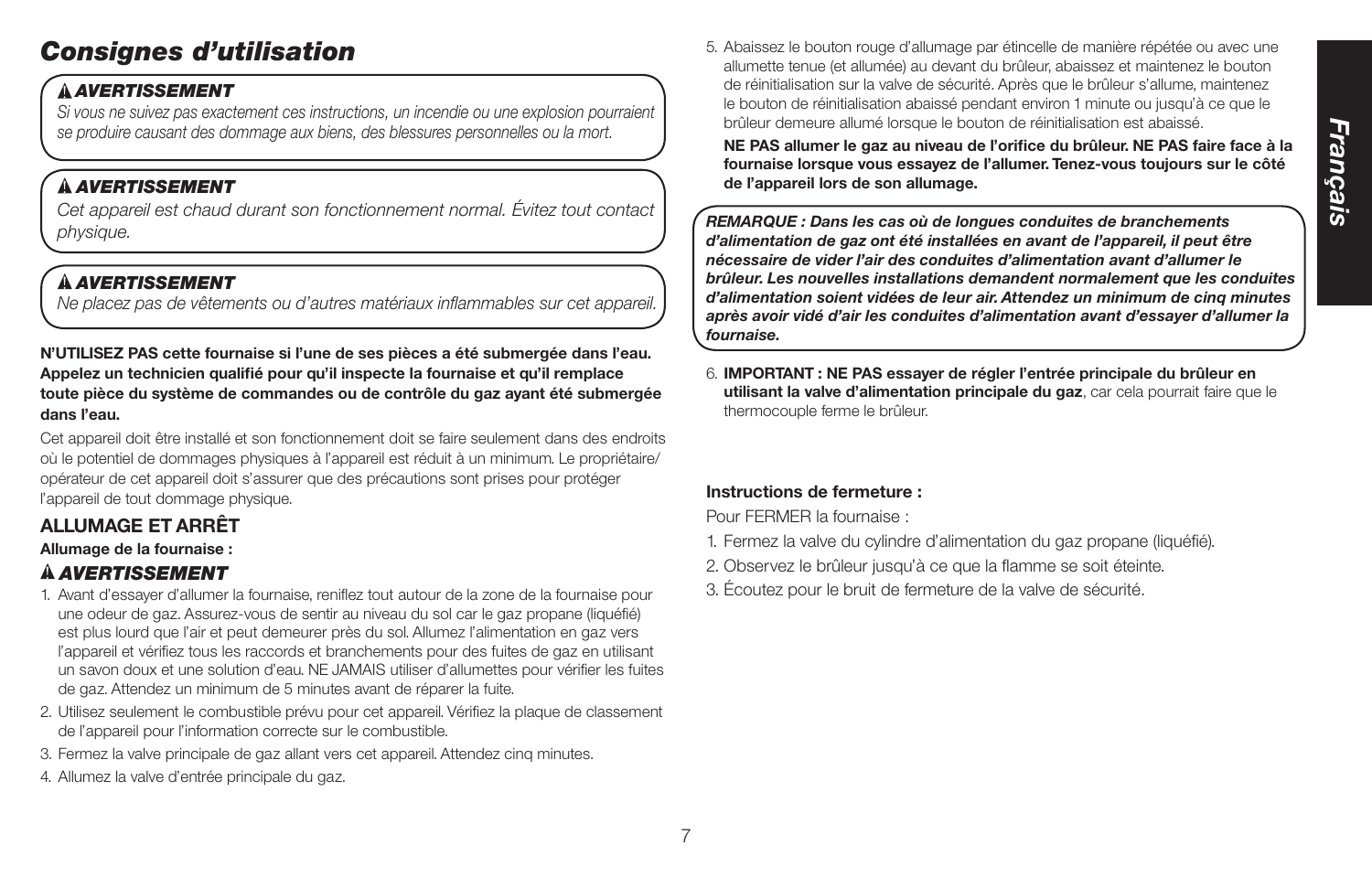# *Instructions d'entretien*

Cette fournaise (incluant l'assemblage de tuyaux et du régulateur) doit être inspectée avant chaque utilisation. Si le tuyau pour le modèle DXH45LP montre une évidence d'abrasion excessive ou d'usure, ou si le tuyau est coupé, il doit être remplacé avant la mise en fonction de la fournaise. Le remplacement de l'assemblage du tuyau devrait être celui spécifié par le fabricant. Voir la liste des pièces.

La zone de l'appareil doit être tenue libre de matériaux combustibles, d'essence et d'autres vapeurs et liquides inflammables, et ce, en tout moment.

Le débit de combustion et l'air de ventilation ne doivent pas être obstrués.

# **NETTOYER LA FOURNAISE**

De temps en temps, la fournaise doit être nettoyée de toute saleté et particules de poussières.

# *AVERTISSEMENT*

*N'essayez pas de nettoyer la fournaise lorsqu'elle fonctionne ou lorsqu'elle est toujours chaude.*

- Allumez le brûleur et attendez jusqu'à ce qu'il soit complètement refroidi (au moins 20 minutes) avant de le nettoyer.
- Nettoyez l'extérieur de la fournaise en utilisant un chiffon humide. NE PAS nettoyer la fournaise en vaporisant de l'eau sur celle-ci. Essuyez l'extérieur de la fournaise avec un chiffon sec après son nettoyage.
- Nettoyez l'intérieur de la fournaise en utilisant de l'air comprimé. Faites souffler de l'air le long du devant du brûleur jusqu'à ce que l'ensemble de la poussière soit enlevé de la surface du réflecteur et de l'écran de grille. Soufflez à travers le diffuseur de l'extrémité de commande de la fournaise.
- Nettoyez le fil du thermocouple.

# **N'UTILISEZ PAS cette fournaise si l'une de ses pièces a été submergée**

dans l'eau. Appelez une personne qualifiée pour l'entretien pour qu'elle inspecte l'appareil et qu'elle remplace toute partie du système de commandes et de contrôle du gaz ayant été submergée dans l'eau.

Cette fournaise doit être inspectée au moins une fois par année par une personne qualifiée pour l'entretien.

# *Information de dépannage (Modèle DXH45LP)*

## *Si le brûleur s'allume, mais s'éteint lorsque le bouton est relâché. VÉRIFIEZ*

- Des fils relâchés sur le commutateur à basculement. (Voir la figure 2).
- Relâchez le fil conducteur et réparer les fils si besoin est.
- Relâchez le thermocouple et serrez si nécessaire. Assurez-vous que le thermocouple soit situé correctement entre le réflecteur et la grille.
- Thermocouple défectueux. Remplacez si nécessaire.
- Contrôle défectueux. Remplacez si nécessaire.
- Commutateur de basculement défectueux. Remplacez si nécessaire.

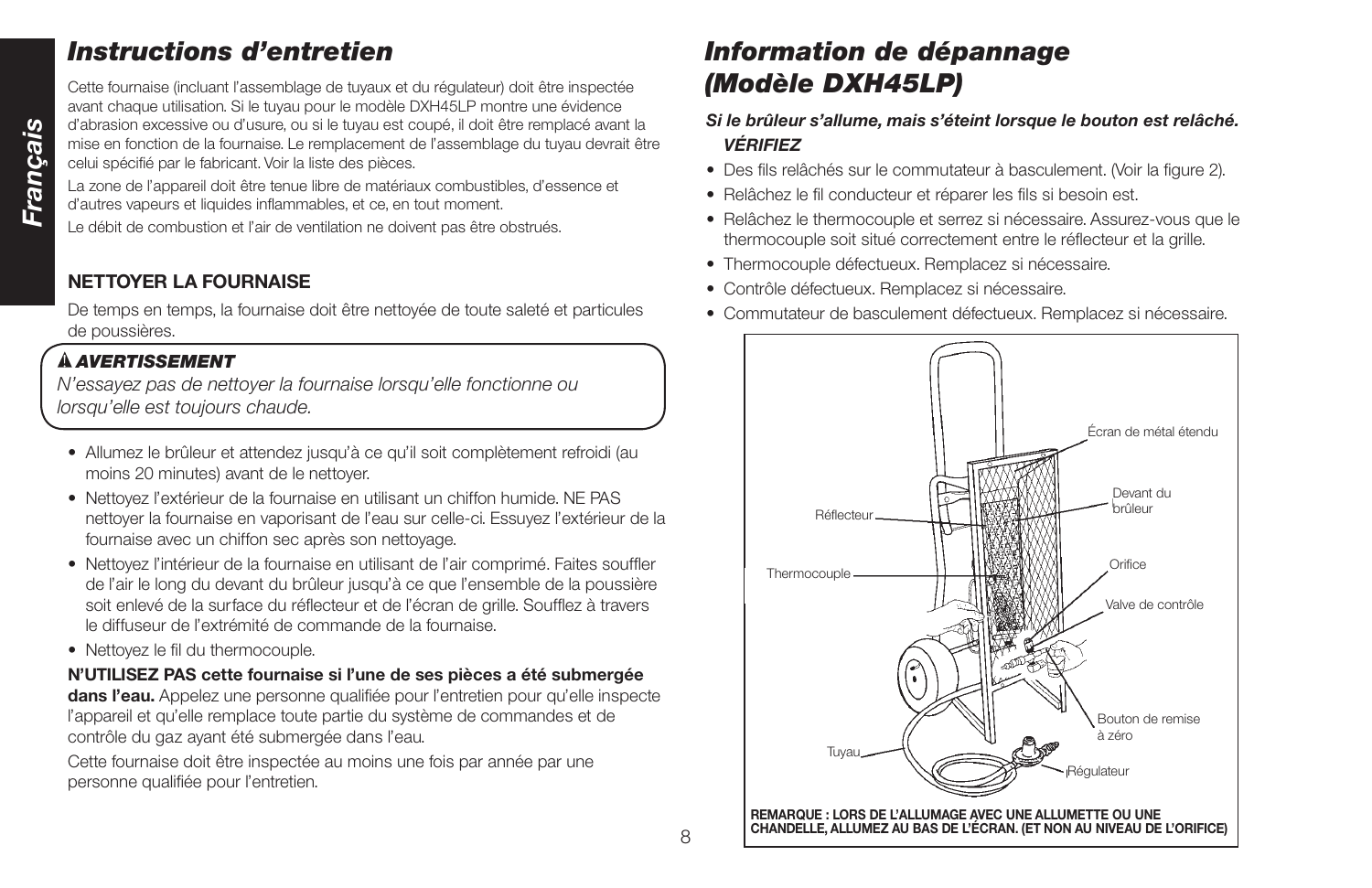

# *Liste de pièces de remplacement*

| RÉF. ARTICLE DESCRIPTION      |                                               |
|-------------------------------|-----------------------------------------------|
| $\mathbf{1}$                  | 23525 CONT M-N SS PORT 3/8MPXI/4MP            |
| 2                             | 23526BRÛLEUR/LTFR PORTABLES/D1096             |
| 3                             | 70758  ORIFICE/MÈCHE DE BRÛLEUR No 53         |
| 4                             | 21920  ASSEMBLAGE DE THERMOCOUPLE 18 PO       |
| 5                             | 42116 COMMUTATEUR DE BASCULEMENT              |
| 7                             |                                               |
| 8                             | 23531 ALLUMEUR, MODÈLE 45                     |
| 9                             | 20735 PIÉZOÉLECTRIQUE, MODÈLE 45              |
| 10 22169  ROUE, MODÈLE 45     |                                               |
|                               |                                               |
|                               | 12 23534  BOUTONS DE VERROU. DE POIGNÉES (2)* |
| 13 70756  AXE                 |                                               |
| 14  16671-20  TUYAU, 20 PIEDS |                                               |
|                               | 15 28787  ENSEMBLE DE MATÉRIEL*               |
| *Pièce non montrée.           |                                               |

## **DISPOSITIF DE COMMUTATEUR DE BASCULEMENT**

REMARQUE : Le but du commutateur de basculement est d'arrêter le flux de gaz lorsque la fournaise bascule de manière accidentelle. Lorsque et si la fournaise est renversée, simplement la remettre debout.



# **SI UN ENTRETIEN EST NÉCESSAIRE**

VEUILLEZ NE PAS RETOURNER CET APPAREIL A VOTRE MAGASIN

Pour les informations concernant l'entretien, veuillez appeler notre numéro gratuit : 855-805-5745 Nos heures de bureau sont de 8:30 h à 17:00 h, fuseau horaire de l'est, du lundi au vendredi Veuillez inclure le numéro du modèle, la date d'achat et la description du problème dans toute communication.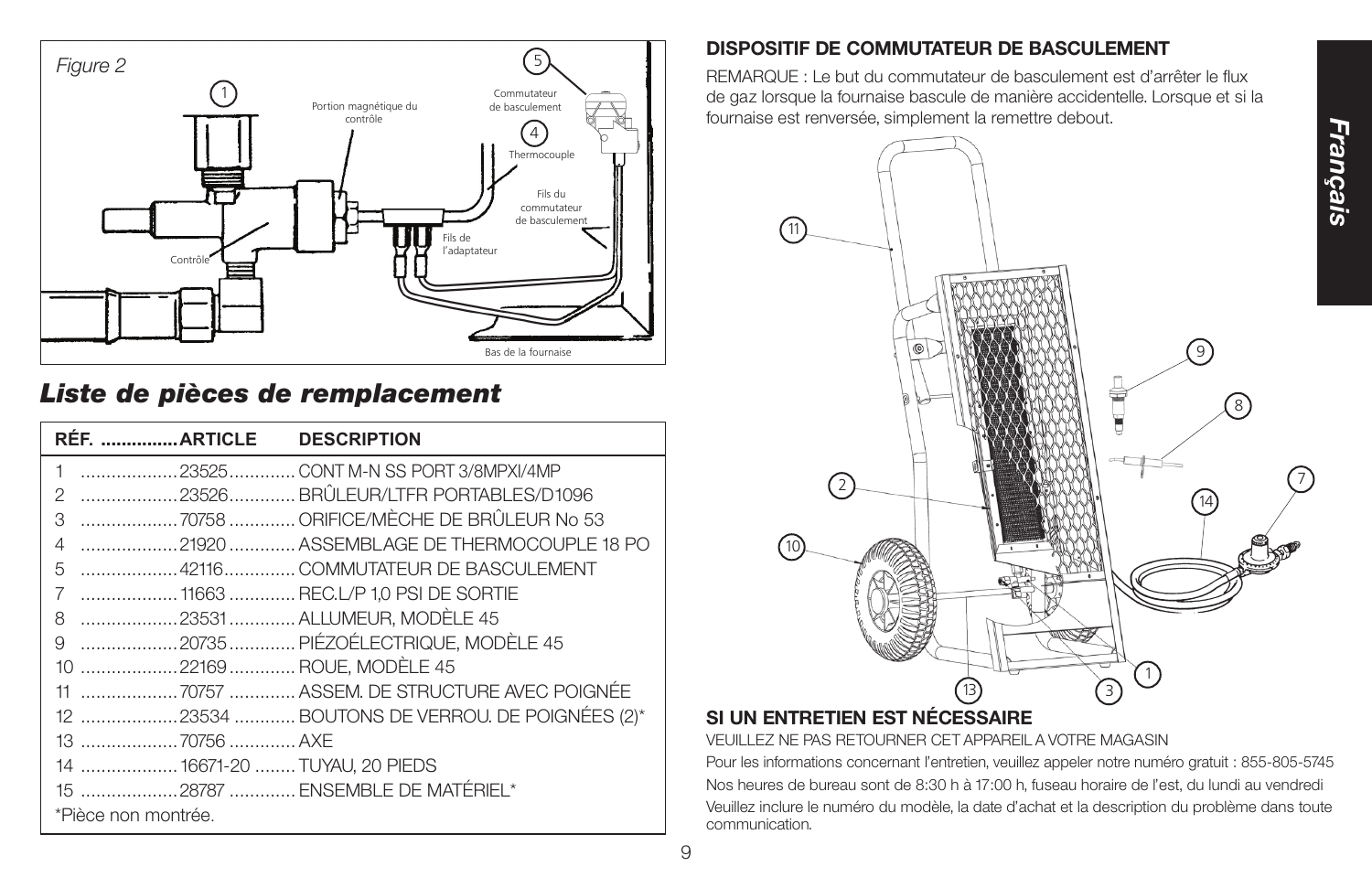

# **MANUEL D'INSTRUCTIONS**

**Fournaise radiante et portable au propane pour la construction DXH45LP**

Modèle Numéro de série de début DXH45LP LN-340620-13001001



CYLINDRE NON INCLUS

# *AVERTISSEMENT :*

N'utilisez que les pièces de remplacement du fabricant. L'utilisation d'autres pièces risque de causer des blessures et la mort. Les pièces de remplacement ne sont offertes que directement de l'usine et doivent être installées par une entreprise de service spécialisée.

# **INFORMATION SUR LA COMMANDE DES PIÈCES :**

**ACHAT :** Les accessoires peuvent être achetés chez n'importe quel revendeur local DeWalt® ou directement à l'usine.

# **POUR OBTENIR DES INFORMATIONS SUR LE SERVICE :**

Appelez sans frais au 855-805-5745 www.dewalt.com

Nos heures de bureau sont de 8 h 30 à 17 h, HE, du lundi au vendredi.

Veuillez indiquer le numéro du modèle, la date d'achat et la description du problème dans toutes vos communications.

# **GARANTIE LIMITÉE :**

DeWalt® garantit ses appareils de chauffage et ses accessoires contre les défauts de matériel et de main-d'œuvre pour une période d'un an à partir de la date d'achat. DeWalt® réparera ou remplacera ce produit sans frais s'il est démontré qu'il est devenu défectueux pendant la période d'un (1) an et qu'il est retourné à DeWalt® aux frais de l'acheteur avec une preuve d'achat, au cours de la période de garantie.

DEWALT®, GUARANTEED TOUGH® et la palette de couleurs jaune et noir sont des marques de l'outil Dewalt Industrial Tool Co., utilisée sous licence. ©2013 DEWALT. EGI / Enerco Group Inc. Sous licence de Dewalt Industrial Tool Co.



ANSI Z83.7b/CSA 2.14b-2009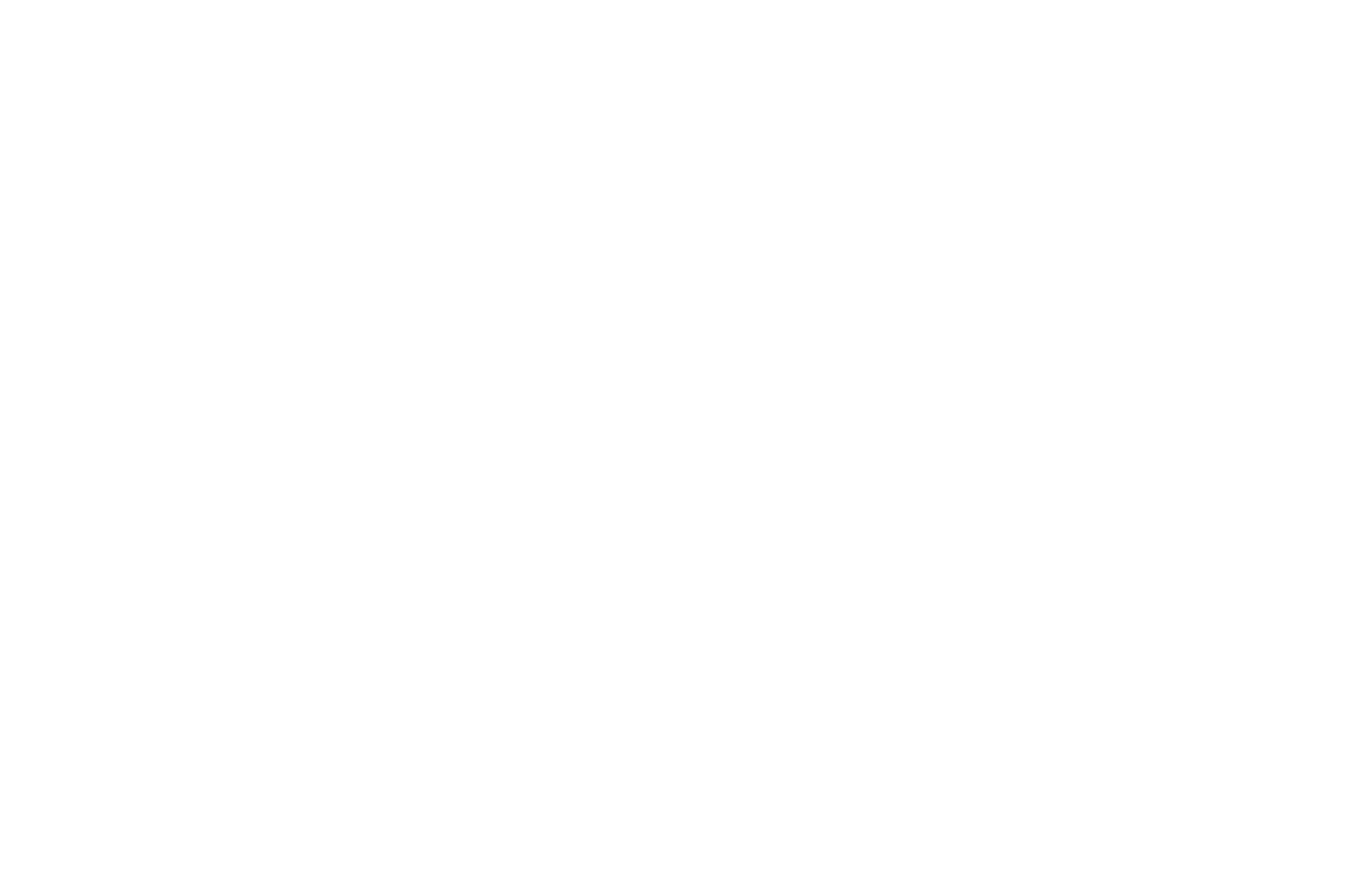*If you have questions or comments, contact us.*

*Si vous avez toute question ou commentaire, veuillez nous contacter. Llámenos si tiene alguna pregunta o comentario.*

# *855-805-5745 • www.dewalt.com*

**INSTRUCTION MANUAL MANUEL D'INSTRUCTIONS MANUAL DE INSTRUCCIONES**



# **Propane Portable Radiant Construction Heater DXH45LP Fournaise radiante et portable au propane pour la construction DXH45LP Calentador radiante portátil a propano para la construcción DXH45LP** 4/13 70762 Rev13A

|                                             | $\sqrt{\,}$ READ INSTRUCTIONS CAREFULLY: <code>Read VEU</code> ILLEZ LIRE ATTENTIVEMENT LES INSTRUCTIONS : |
|---------------------------------------------|------------------------------------------------------------------------------------------------------------|
|                                             | and follow all instructions. Place instructions Lisez et observez toutes les instructions. Conservez       |
| in a safe place for future reference. Do    | ces instructions dans un endroit sécuritaire pour vous                                                     |
| not allow anyone who has not read these     | y référer ultérieurement. Interdisez à quiconque n'ayant                                                   |
| instructions to assemble, adjust or operate | pas lu les présentes directives d'assembler, de régler ou                                                  |
| the heater.                                 | de faire fonctionner cette fournaise.                                                                      |

**LEA CUIDADOSAMENTE LAS INSTRUCCIONES:**  Lea y siga todas las instrucciones. Conserve estas instrucciones en un lugar seguro para futura referencia. No permita que nadie que no haya leído estas instrucciones arme, ajuste o use el calentador.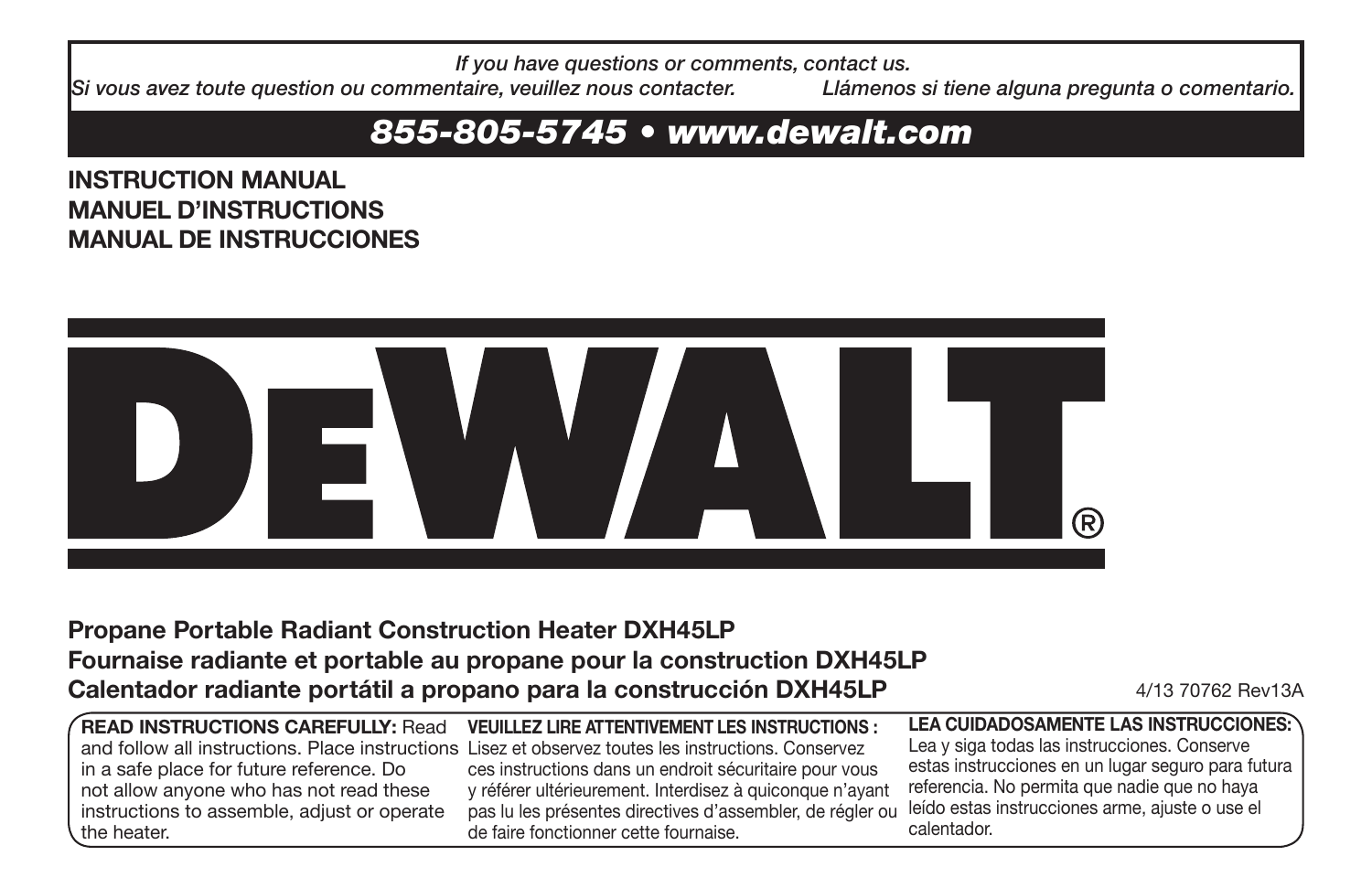## *Definiciones: Indicaciones de seguridad*

*Las siguientes definiciones describen el nivel de severidad para cada una de estas señales. Lea el manual y preste atención a estos símbolos.*

 *PELIGRO: Indica una situación inminente de peligro, la que si no se evita, causaría heridas graves o la muerte.*

 *ADVERTENCIA: Indica una situación potencial de peligro, la que si no se evita, podría causar heridas graves o la muerte.*

 *CUIDADO: Indica una situación potencial de peligro, la que si no se evita, podría resultar en heridas menores o moderadas.*

 *AVISO: Indica una práctica no relacionada con heridas personales que, si no se evita, podría causar daños materiales.*

## *WARNING: NO USE ESTE CALENTADOR HASTA HABER LEÍDO Y COMPRENDIDO ESTE MANUAL DE INSTRUCCIONES DE SEGURIDAD, OPERACIÓN Y MANTENIMIENTO. GUARDE ESTAS INSTRUCCIONES.*

# *ADVERTENCIA:*

*El no cumplir con las precauciones e instrucciones que vienen con este calentador puede causar la muerte, lesiones graves y pérdidas o daños materiales derivados del peligro de incendio, explosión, quemaduras, asfixia, envenenamiento con monóxido de carbono, y/o descargas eléctricas.*

*Solo las personas que entiendan y puedan seguir las instrucciones deben usar o mantener este calentador.*

## *PELIGRO: EL MONÓXIDO DE CARBONO PUEDE CAUSARLE LA MUERTE*

*Este calentador produce monóxido de carbono. No lo utilice en lugares donde haya gente. Ventile el edificio, cuarto u otro espacio cerrado donde se haya usado el calentador antes de ingresar. Nunca lo use en un vehículo, casa rodante o tienda.*

# *ADVERTENCIA:*

*No apto para usar en el hogar o en un vehículo recreativo. No lo use para cocinar o calentar comida.*

# *ADVERTENCIA:*

*Peligro de incendio, quemaduras, inhalación y explosión. Mantenga los combustibles sólidos como materiales de construcción, papel o cartón a una distancia segura del calentador tal como lo recomiendan las instrucciones. Nunca use el calentador en espacios que contienen o podrían contener combustibles volátiles o productos como gasolina, solventes, diluyente de pintura o productos químicos desconocidos.*

*Si necesita ayuda o un calentador información como manual de instrucciones, etiqueta, etc, póngase en contacto con el fabricante.*

# *ADVERTENCIA: PELIGRO DE INCENDIO O EXPLOSIÓN*

- *No use gasolina, nafta o combustibles volátiles.*
- *Apague el calentador y deje que se enfríe antes de retirar o cambiar los tanques de propano.*
- *Siempre cargue combustible en el exterior, lejos del fuego.*
- *No use una fuente externa de combustible.*
- *No use el calentador donde pudiera haber líquidos o vapores inflamables.*
- *No encienda el calentador con la cámara caliente.*
- *No encienda el calentador si se ha acumulado exceso de combustible en la cámara.*

# *ADVERTENCIA:*

*Uno de los elementos generados por la combustión al usar este equipo es monóxido de carbono, un producto químico que de acuerdo con el Estado de California produce cáncer y defectos de nacimiento (u otros daños reproductivos).*

*Este producto contiene productos químicos que de acuerdo con el Estado de California producen cáncer y defectos de nacimiento u otros daños reproductivos.*

# *ADVERTENCIA*

*No exceda 1,0 psi de presión de entrada al calentador.*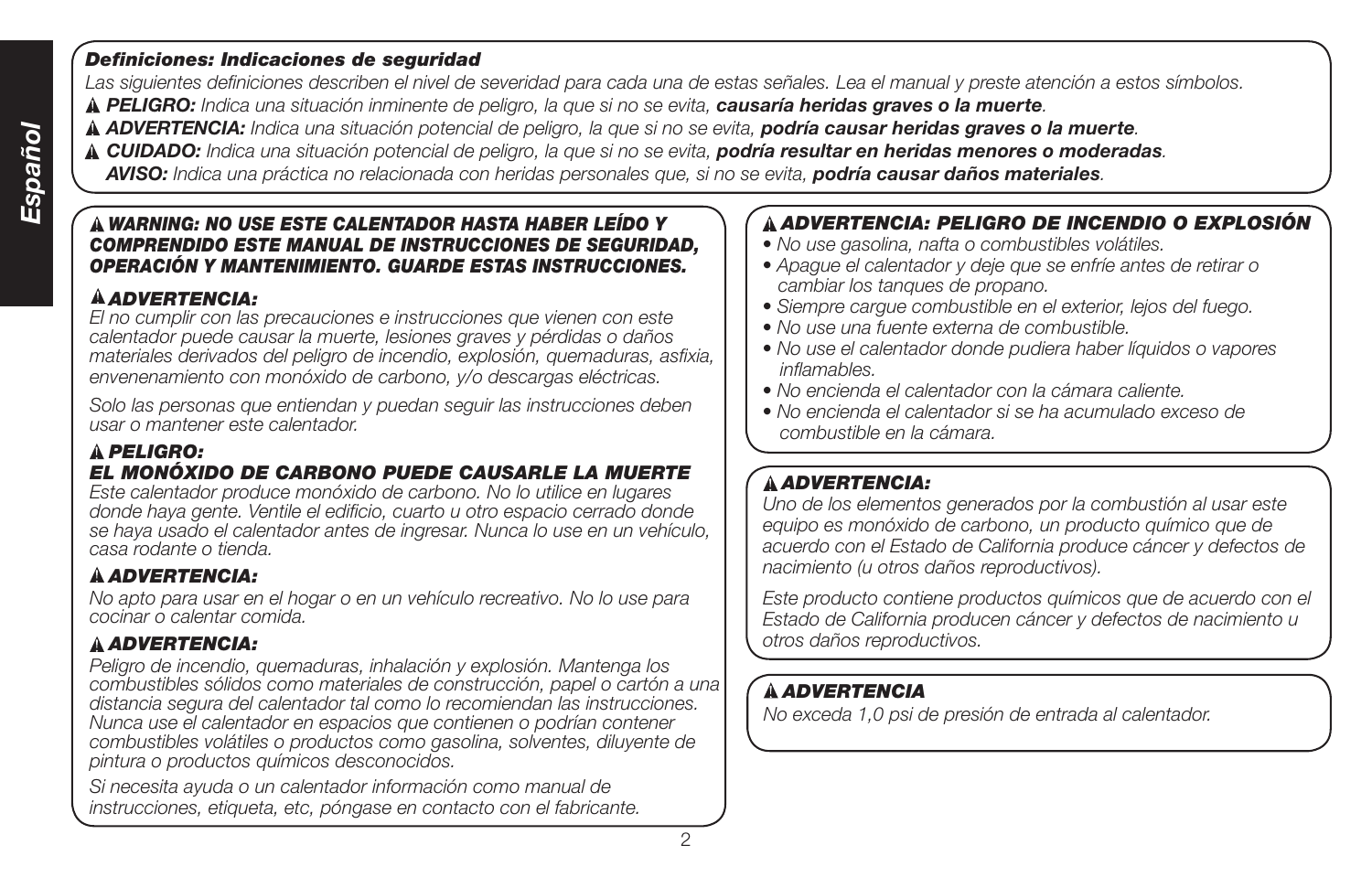| À ADVERTENCIA: PELIGRO DE INCENDIO O EXPLOSIÓN<br>• No almacene ni utilice gasolina ni ningún otro vapor ni líquido inflamable<br>cerca de este ni de ningún otro artefacto.<br>• QUÉ HACER SI DETECTA OLOR A GAS:<br>• Abrir las ventanas.<br>• NO intentar encender ningún artefacto.<br>• NO active ningún interruptor eléctrico.<br>· NO usar ningún teléfono en el edificio. Llamar inmediatamente a la<br>compañía local de gas desde un teléfono en el exterior. Seguir las<br>instrucciones de la compañía de gas.<br>· NO tocar ningún interruptor eléctrico; no usar ningún teléfono en el<br>edificio.<br>• Si no se puede comunicar con la compañía de gas, llame a los<br>bomberos. | <b>INDICE</b><br>INSTRUCCIONES DE MANTENIMIENTO  8 |  |
|--------------------------------------------------------------------------------------------------------------------------------------------------------------------------------------------------------------------------------------------------------------------------------------------------------------------------------------------------------------------------------------------------------------------------------------------------------------------------------------------------------------------------------------------------------------------------------------------------------------------------------------------------------------------------------------------------|----------------------------------------------------|--|
|                                                                                                                                                                                                                                                                                                                                                                                                                                                                                                                                                                                                                                                                                                  | INFORMACIÓN DE SERVICIO TÉCNICO Y                  |  |

# *Separaciones* **(Distancias mínimas a materiales combustibles)**

*Español*

| <b>MODELO</b> | <b>TIPO DE GAS</b><br>Y BTU/HR | POSICIÓN DE<br><b>FUNCIONAMIENTO NORMAL</b> |               |                 | DISTANCIA A<br><b>COMBUSTIBLES</b> |               |
|---------------|--------------------------------|---------------------------------------------|---------------|-----------------|------------------------------------|---------------|
|               | P                              |                                             | <b>ARRIBA</b> | <b>COSTADOS</b> | <b>ATRÁS</b>                       | <b>FRENTE</b> |
| DXH45LP       | $45.000*$                      | <b>VERTICAL</b>                             | m             | m               | () m                               | 1.4 m         |

*\*El tamaño y la temperatura del tanque pueden afectar directamente los BTU de salida.*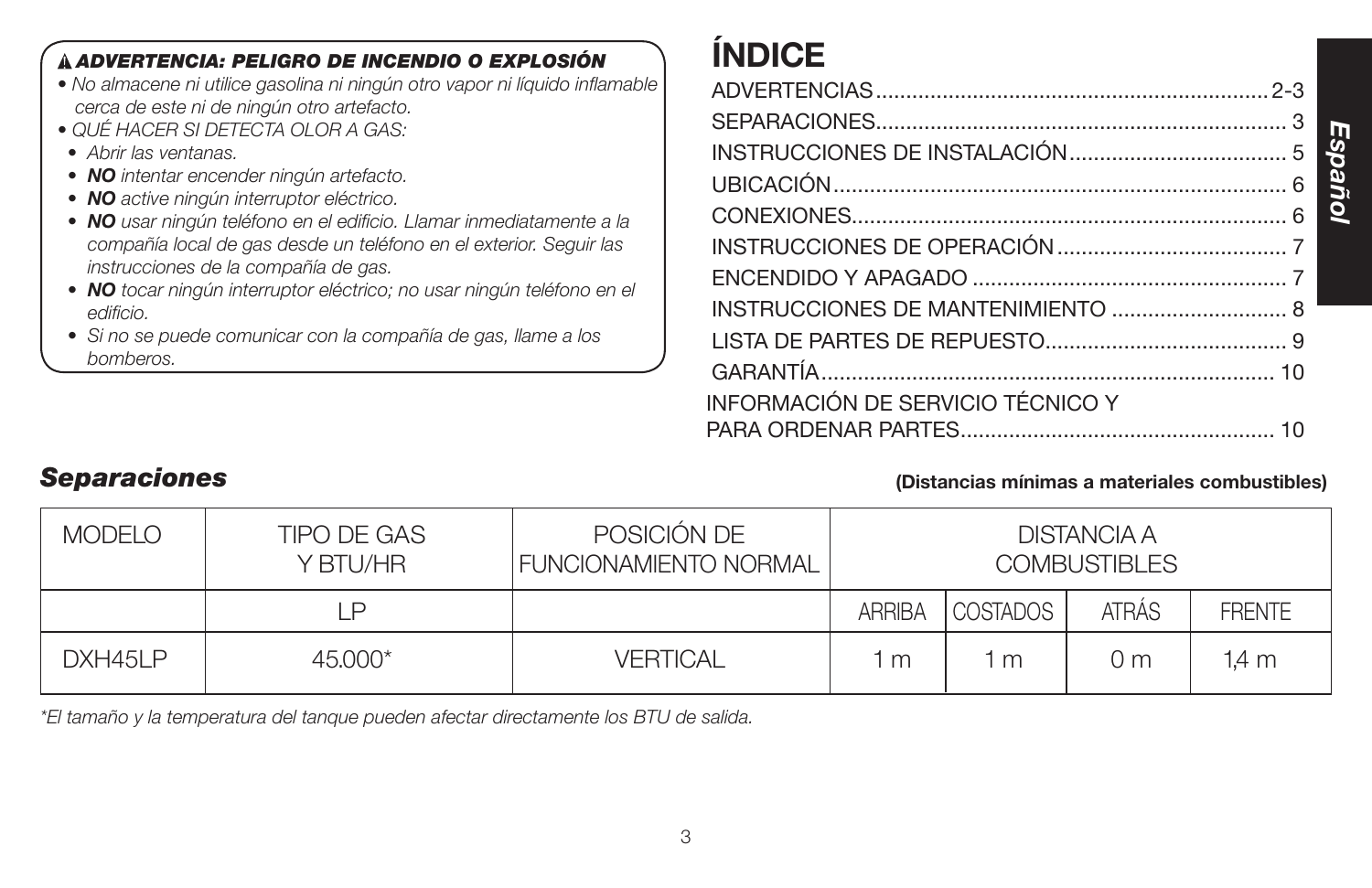# *Información general*

A. Su calentador infrarrojo a gas DXH45LP viene completamente armado, excepto por las ruedas y las partes de las ruedas. Para instalar las ruedas y sus partes:

- 1. Instale una de las chavetas en el orificio de un extremo del eje.
- 2. Deslice una arandela grande, luego la rueda en el eje junto a la chaveta.
- 3. Deslice un espaciador en el eje junto a la rueda.
- 4. Deslice el eje parcialmente armado por los orificios de soporte del eje del bastidor del calentador.
- 5. Deslice el segundo espaciador sobre el eje, junto al bastidor del calentador.
- 6. Deslice la segunda rueda y luego la arandela grande, sobre el eje y fíjelas en su lugar con la otra chaveta.
- 7. Instale las tapas de goma sobre las arandelas grandes para terminar con la instalación de las ruedas.

B. Todo calentador viene con una válvula de seguridad de 100% de cierre, a pulsador, que detendrá automáticamente el flujo del gas en caso de que el calentador deje de funcionar por cualquier motivo. El modelo DXH45LP también viene equipado con un interruptor de caída y un control de exceso de flujo.

C. Antes de seguir con este armado, verifique que la unidad no esté dañada. Debe notificar a la compañía de transporte acerca de cualquier daño y solicitar que inspeccionen la unidad. Enerco Technical Products enviará reemplazos para las partes dañadas solamente después de recibir un informe de inspección firmado para demostrar la responsabilidad de la compañía de transporte.

El calentador está diseñado y aprobado para su uso como un

calentador de la construcción de acuerdo con la norma ANSI Z83.7-CSA 2.14. CON-SULTE A SU AUTORIDAD DE SEGURIDAD CONTRA INCENDIOS LOCAL SI TIENE PREGUNTAS SOBRE APLICACIONES.

# *Para un funcionamiento seguro ADVERTENCIA*

## A. **LEA CUIDADOSAMENTE ESTAS INSTRUCCIONES. Lea y siga las siguientes instrucciones. NO permita que nadie que no haya leído estas instrucciones arme, encienda, ajuste o use este calentador.**

B. **El gas-LP es altamente inflamable**. De producirse una fuga, el gas-LP se acumulará y podría desatarse un incendio. El gas-LP tiene un olor característico fuerte que puede ser detectado fácilmente. Nunca encienda fósforos, encienda ningún tipo de llama, ni provoque una chispa eléctrica en un recinto donde haya olor a gas-LP. Ventile el área a fondo, saque el calentador al exterior y repare la fuente de la fuga antes de encender cualquier artefacto.

C. Utilice siempre el calentador con el cilindro de gas-LP en posición vertical sobre una superficie nivelada y no combustible. **NUNCA COLOQUE EL CILINDRO ACOSTADO AL UTILIZAR EL CALENTADOR.**

D. **NO intente utilizar el calentador con cualquier otro tipo de gas que no sea el indicado en la placa de especificaciones.**

4

# *Olor a gas combustible— Pérdida de combustible ADVERTENCIA*

**Los gases LP y el gas natural contienen sustancias aromáticas artificiales añadidas específicamente para facilitar la detección de fugas de gas. Si se produjera una fuga de gas, usted debe poder oler el gas combustible. Dado que el propano (LP) es más pesado que el aire, debe tratar de detectar el olor lo más cerca del piso posible. ¡EL OLOR A GAS ES SU INDICADOR PARA TOMAR ACCIÓN INMEDIATA!**

# *Advertencia de disipación del olor*

- No haga nada que pudiera inflamar el gas combustible. No active ningún interruptor eléctrico. No desconecte ninguna toma de corriente ni cables de extensión. No encienda fósforos ni ninguna otra fuente de llamas. No utilice su teléfono.
- Saque a todas las personas del edificio y aléjelos del área inmediatamente.
- Cierre todas las válvulas de suministro de combustible de los tanques o del tanque del gas propano (LP), o la válvula principal de suministro de combustible que se encuentra en el metro contador si emplea gas natural.
- El gas propano (LP) es más pesado que el aire y puede asentarse en áreas bajas. Cuando sospeche que puede haber una fuga de propano, manténgase alejado de las áreas bajas.
- Utilice el teléfono de su vecino y llame a su proveedor de gas y a su departamento de bomberos. No vuelva a entrar al edificio ni se acerque al área.
- Manténgase alejado del edificio y del área hasta que los bomberos y su proveedor de gas hayan declarado que no hay peligro.
- POR ÚLTIMO, permita que la persona del servicio de gas y los bomberos revisen si hay fugas de gas. Haga que ventilen el edificio y el área antes de su regreso. Un agente de servicios calificado debe reparar cualquier fuga, revisar si hay otras fugas, y volver a encender el artefacto por usted.

# *Disipación del olor - No se detecta ningún olor*

- Algunos no pueden detectar el olor del químico artificial añadido al propano (LP) o al gas natural. Debe determinar si es capaz de oler la sustancia aromática que contienen estos gases combustibles.
- Aprenda a reconocer el olor del gas propano (LP) y del gas natural. Los distribuidores locales de propano (LP) le darán con gusto un panfleto con muestras de olores. Utilícelo para familiarizarse con el olor del gas combustible.
- El hábito de fumar puede disminuir su sentido del olfato. Exponerse a un olor durante un período de tiempo puede afectar su sensibilidad a ese olor específico. Los olores presentes en instalaciones donde se crían animales pueden enmascarar el olor del gas combustible.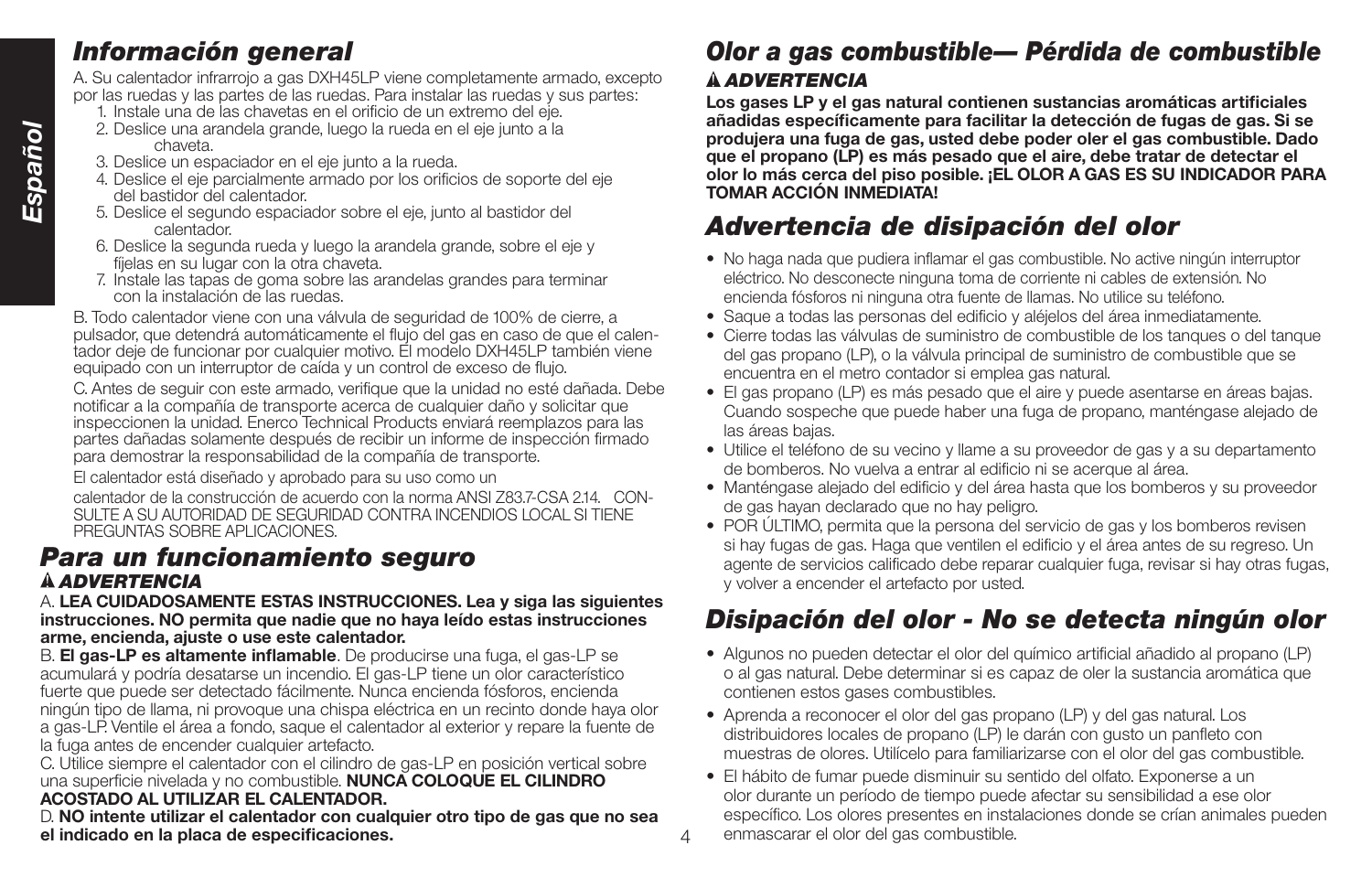- **La sustancia aromática presente en el gas propano (LP) y en el gas natural es incolora y la intensidad de su olor puede desvanecerse en algunas circunstancias.**
- Si hay una fuga subterránea, el recorrido del gas a través del suelo filtrará esta sustancia aromática.
- El aroma del gas propano (LP) puede variar en intensidad a diferentes niveles. Dado que el gas propano (LP) es más pesado que el aire, el olor puede ser más intenso en los niveles más bajos.
- **Manténgase siempre alerta al más mínimo olor a gas**. Si continúa percibiendo el olor a gas, no importa cuán poco sea, proceda como si fuera una fuga seria. Tome medidas inmediatamente como se explicó anteriormente.

# *ADVERTENCIA: RIESGO DE ASFIXIA*

- No lo utilice en áreas sin ventilación.
- No obstruya el flujo de aire necesario para la combustión y la ventilación.
- Deberá suministrar la ventilación adecuada para garantizar que el calentador disponga del aire que necesita para la combustión.
- Consulte la sección de especificaciones del manual del calentador, la placa del calentador, o póngase en contacto con el fabricante para conocer los requerimientos de ventilación del calentador.
- Si la ventilación no es la adecuada, la combustión no se llevará a cabo correctamente.
- Una combustión inadecuada puede producir envenenamiento con monóxido de carbono con graves daños para la salud, o causar la muerte. Los síntomas de envenenamiento con monóxido de carbono incluyen dolores de cabeza, mareos y dificultad al respirar.

# *Atención - ¡Puntos importantes para recordar!*

- El gas propano (LP) tiene un olor característico. Aprenda a reconocer estos olores. (Vea las secciones Olor a gas combustible y Disipación del olor).
- Aunque usted no esté capacitado para dar mantenimiento y reparar el calentador, SIEMPRE esté al tanto de los olores del gas propano (LP) y del gas natural.
- Si no ha recibido capacitación para reparar y dar mantenimiento a equipos que emplean gas propano (LP), no intente encender el calentador, ni darle mantenimiento o repararlo, ni haga ningún ajuste al calentador en el sistema de combustible de gas propano.

• Una prueba olfativa periódica en las proximidades del calentador o en las conexiones del calentador, por ejemplo, en la manguera, los acoples, etc., es una buena medida de seguridad en todo momento. Si huele la más mínima cantidad de gas, PÓNGASE EN CONTACTO CON SU PROVEEDOR DE GAS INMEDIATAMENTE.

# *Instrucciones de Instalación*

# *ADVERTENCIA*

Para los EE.UU. y/o Canadá, la instalación de este artefacto debe cumplir con las normas locales y/o provinciales o, en ausencia de dichas normas,

- Con el Reglamento nacional de combustible gaseoso (EE.UU.) ANSI Z223.1 Última edición, Y con las Normas para el almacenamiento y manejo de gases licuados de petróleo (EE.UU.) ANSI/NFPA 58, O
- Con las NORMAS ACTUALES DE INSTALACIÓN CAN/CGA B1491 Y B1492 (Canadá).

Hay que inspeccionar este calentador (incluyendo la manguera y el regulador) antes de cada uso y hacerlo revisar por una persona calificada una vez por año por lo menos. Si la manguera del modelo DXH45LP muestra signos de abrasión o desgaste excesivo, o si tiene cortes, debe ser reemplazada antes de hacer funcionar el calentador. La manguera de reemplazo debe ser la indicada por el fabricante. Consulte la lista de partes.

La temperatura ambiente mínima especificada para este calentador es de -6,67 °C (20 °F).

Este calentador tiene un interruptor contra "caídas" que apaga automáticamente el quemador en caso de que se caiga. Verifique que este interruptor esté en posición vertical y asegurado con los tornillos suministrados (ver la Fig. 2).

## **NO use este calentador con el cilindro de gas-LP en ninguna posición que no sea la vertical.**

# *ADVERTENCIA*

*Nunca use un cilindro del tipo usado en montacargas.*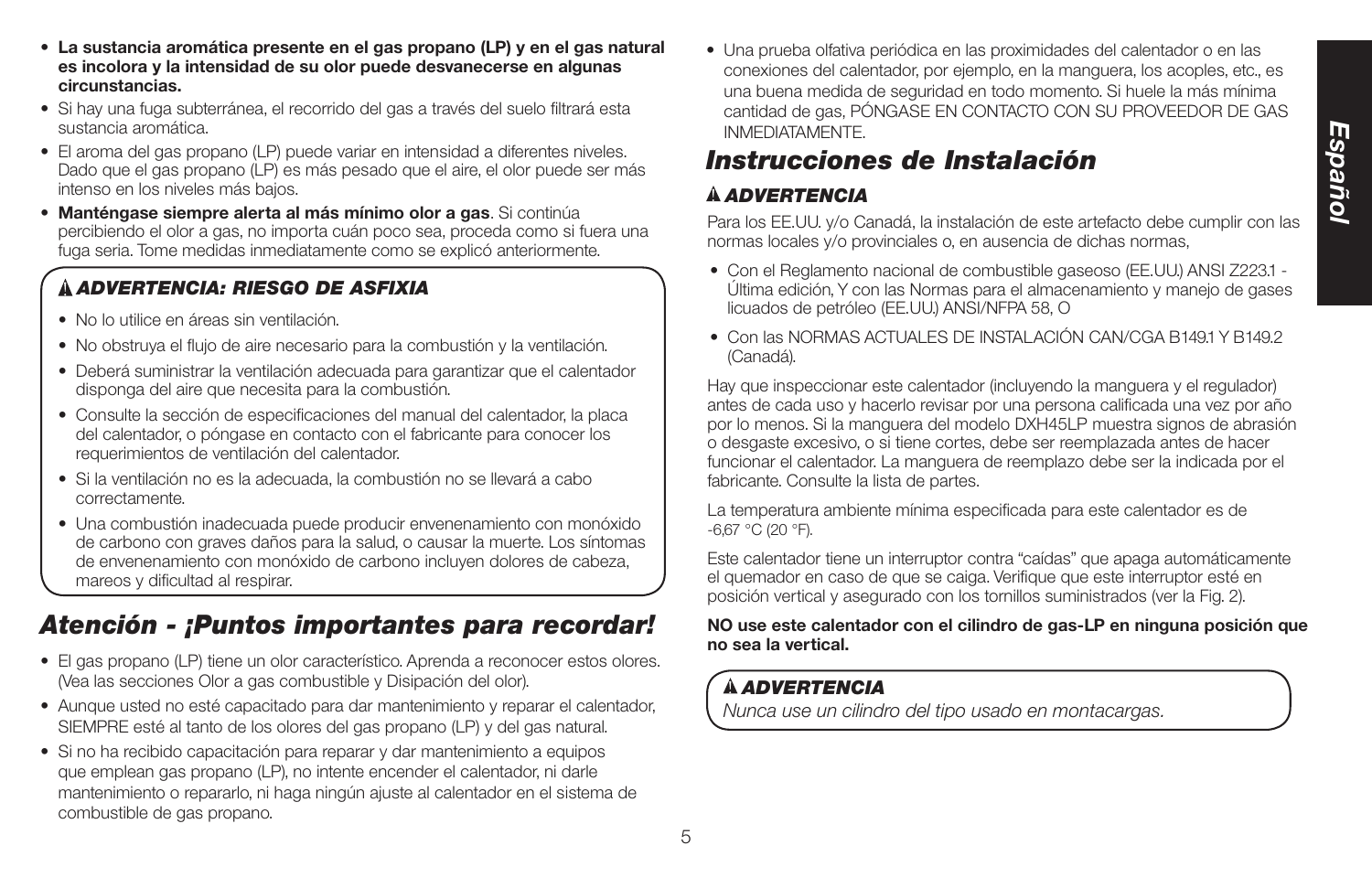# **UBICACIÓN**

## *ADVERTENCIA*

A pesar de que este calentador tiene un interruptor contra "caídas", el calentador y el cilindro de gas-LP deben colocarse sobre una superficie dura, plana y nivelada para minimizar el riesgo de una caída accidental. El cilindro de gas LP debe sujetarse correctamente para evitar que se caiga accidentalmente. **NO USE este calentador con el cilindro de gas en ninguna posición que no sea la vertical.**

Este artefacto debe colocarse únicamente en lugares donde el riesgo de daños físicos al artefacto (debidos a contacto físico por ejemplo) se reduzcan al mínimo.

Se deben tomar precauciones para proteger la unidad contra daños físicos.

Este artefacto genera calor por radiación. Por lo tanto, el calentador debe ubicarse por lo menos a 1,8 m de cualquier recipiente de gas-LP y no debe apuntar hacia ningún recipiente de gas-LP a menos de 6 m.

El calentador debe colocarse en un lugar que no esté directamente expuesto al rocío, la lluvia y/o al goteo de agua.

El usar este calentador en un área ventosa/con corrientes de aire puede disminuir su eficiencia. De ser posible, use la unidad en un área sin corrientes de aire o coloque el frente del calentador de espaldas a la corriente de aire.

El uso previsto de este calentador es para el calentamiento temporal de las estructuras o edificios en construcción, alteración o reparación.

# **CONEXIONES**

## *Para el Modelo DXH45LP*

## *(para usar con gas-LP)*

Este modelo se puede conectar a un sistema de suministro de gas-LP autónomo usando la manguera y el regulador incluidos con la unidad, O se puede conectar a un sistema de suministro de gas-LP permanente.

Si se conecta a un sistema de suministro de gas-LP autónomo, se debe instalar la manguera antes de cada uso del calentador. Si la manguera muestra signos de abrasión o desgaste excesivo, o si tiene cortes, debe ser reemplazada antes de hacer funcionar el calentador.

Si se conecta a un sistema de suministro de gas-LP autónomo, el cilindro no debe tener una capacidad de menos de 20 libras ni una capacidad de más de 100 libras de gas-LP. NO conecte esta unidad a un cilindro de capacidad nominal menor que 20 libras de gas-LP. No conecte esta unidad a más de un (1) un cilindro de 100 libras. La conexión del modelo DXH45LP a un cilindro de gas-LP debe hacerse en un área bien ventilada, usando el regulador y la manguera que vienen con el artefacto. NO intente ajustar este regulador. Ha sido ajustado en la fábrica para brindar un funcionamiento seguro y adecuado del artefacto. Use una llave abierta de 7/8" para conectar el acople POL (suministrado con el regulador de LP) al cilindro de gas-LP. Gire la tuerca del POL en sentido contra horario (rosca izquierda) hasta que quede ajustada. NO use sellador de tuberías en las roscas del POL.

El calentador debe ubicarse por lo menos a 1,8 m de cualquier cilindro de gas-LP y no debe apuntar hacia ningún cilindro de gas-LP a menos de 6 m. Si se usa más de un calentador, deberán separarse de los cilindros de alimentación por más de 6 m. El gas de alimentación debe cerrarse en el cilindro de gas-LP cuando el calentador no se use.

Cuando deba guardar el calentador en un lugar cerrado, deberá desconectar la conexión entre el cilindro de suministro de gas LP y el calentador, y deberá retirar el cilindro del calentador y guardarlo como se especifica en el Capítulo 5 de las normas para almacenamiento y manipulación de gases de petróleo líquido ANSI/NF-PA 58 (EE.UU.), O CAN/CGA B149.2 (Canadá).

Si se conecta a un sistema de suministro de gas-LP permanente, el sistema requiere el uso de un regulador de gas de dos etapas, el que normalmente se obtiene de su distribuidor de gas-LP como parte del sistema de suministro de gas-LP. Consulte con su distribuidor local de gas-LP por detalles acerca del equipamiento adecuado y su instalación.

La tubería debe estar limpia y sin sarro o rebabas.

Antes de intentar encender el artefacto, deberá verificar bien que no haya ninguna fuga de gas por los acoples o las conexiones. Coloque una pequeña cantidad de solución de agua y jabón en todos los acoples y conexiones y observe si aparecen burbujas. Si detecta alguna fuga, cierre la entrada de gas al artefacto inmediatamente. Espere cinco minutos como mínimo, repare las fugas y vuelva a verificar que no hayan fugas. Seque todos los acoples y conexiones después de la prueba de fugas.

# *ADVERTENCIA*

*Nunca use una llama para verificar las fugas.*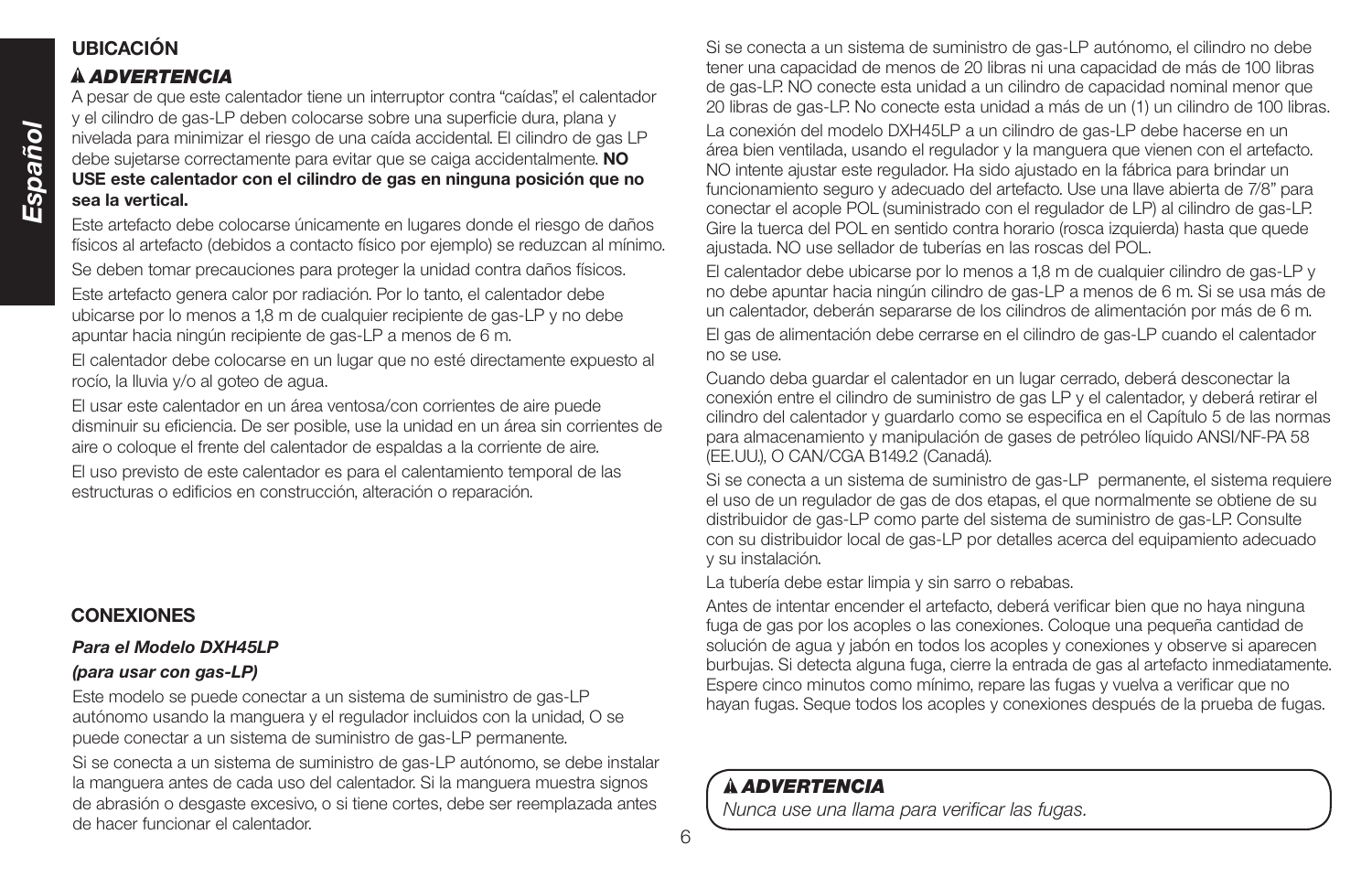# *Instrucciones de operación*

# *ADVERTENCIA*

*Si no se siguen al pie de la letra estas instrucciones, podría producirse un incendio o una explosión que provocaría daños materiales, lesiones o muertes.*

# *ADVERTENCIA*

*Este artefacto se calienta durante su funcionamiento normal. Evite todo contacto físico.*

# *ADVERTENCIA*

*No coloque ropa u otro material combustible sobre este artefacto.*

## **NO use este calentador si alguna de las piezas ha estado bajo el agua. Contáctese de inmediato con un técnico de mantenimiento calificado para que inspeccione el calentador y reemplace cualquier pieza del sistema de control o válvula de control de gas que haya estado bajo el agua.**

Este artefacto debe instalarse únicamente y usarse en lugares donde el riesgo de daños físicos al artefacto se reduzcan al mínimo. El dueño/usuario de este artefacto debe asegurar que se tomen las precauciones necesarias para proteger el artefacto contra daños físicos.

# **ENCENDIDO Y APAGADO**

## **Encendido del calentador:**

# *ADVERTENCIA*

- 1. Antes de encender el calentador, huela alrededor del mismo para detectar fugas de gas. Asegúrese de oler cerca del piso ya que el gas-LP es más pesado que el aire y se acumula en el piso. Abra la llave de gas hacia la unidad y revise todos los acoples y conexiones por fugas de gas usando una solución de agua y jabón. NUNCA use un fósforo para buscar fugas. Si detecta alguna fuga de gas, cierre la entrada de gas al artefacto inmediatamente. Espere por lo menos cinco minutos antes de reparar la fuga.
- 2. Use únicamente el combustible especificado para este artefacto. Consulte la placa de especificaciones del artefacto por la información actual acerca del combustible.
- 3. Cierre la alimentación de gas al artefacto. Espere cinco minutos.
- 4. Abra la llave general de gas.

5. Presione el botón rojo del encendedor varias veces o acerque un fósforo encendido al frente del calentador, y mantenga presionado el botón de reinicio de la válvula de seguridad. Cuando se encienda el calentador, mantenga presionado el botón de reinicio durante un minuto o hasta que el calentador permanezca encendido luego de soltarlo.

**NO encienda el gas en el orificio del quemador. NO se coloque frente al calentador cuando lo esté encendiendo. Colóquese siempre a un costado de la unidad al encenderla.**

*NOTA: En los casos en que haya instalado una línea de suministro de gas larga antes de la unidad, puede ser necesario purgar el aire atrapado en la línea de suministro antes de encender el calentador. Las instalaciones nuevas generalmente requieren el purgado de las líneas de suministro. Espere cinco minutos como mínimo luego de purgar las líneas de suministro antes de intentar encender el calentador.*

6. **IMPORTANTE: NO intente ajustar la entrada del quemador principal usando la llave general de la entrada de gas** ya que esto podría hacer que la termocupla apague el quemador.

# **Instrucciones de apagado:**

Para APAGAR el calentador:

- 1. Cierre la válvula del cilindro de suministro de gas-LP.
- 2. Observe el quemador hasta que se apague la llama.
- 3. Escuche que se haya cerrado la válvula de seguridad.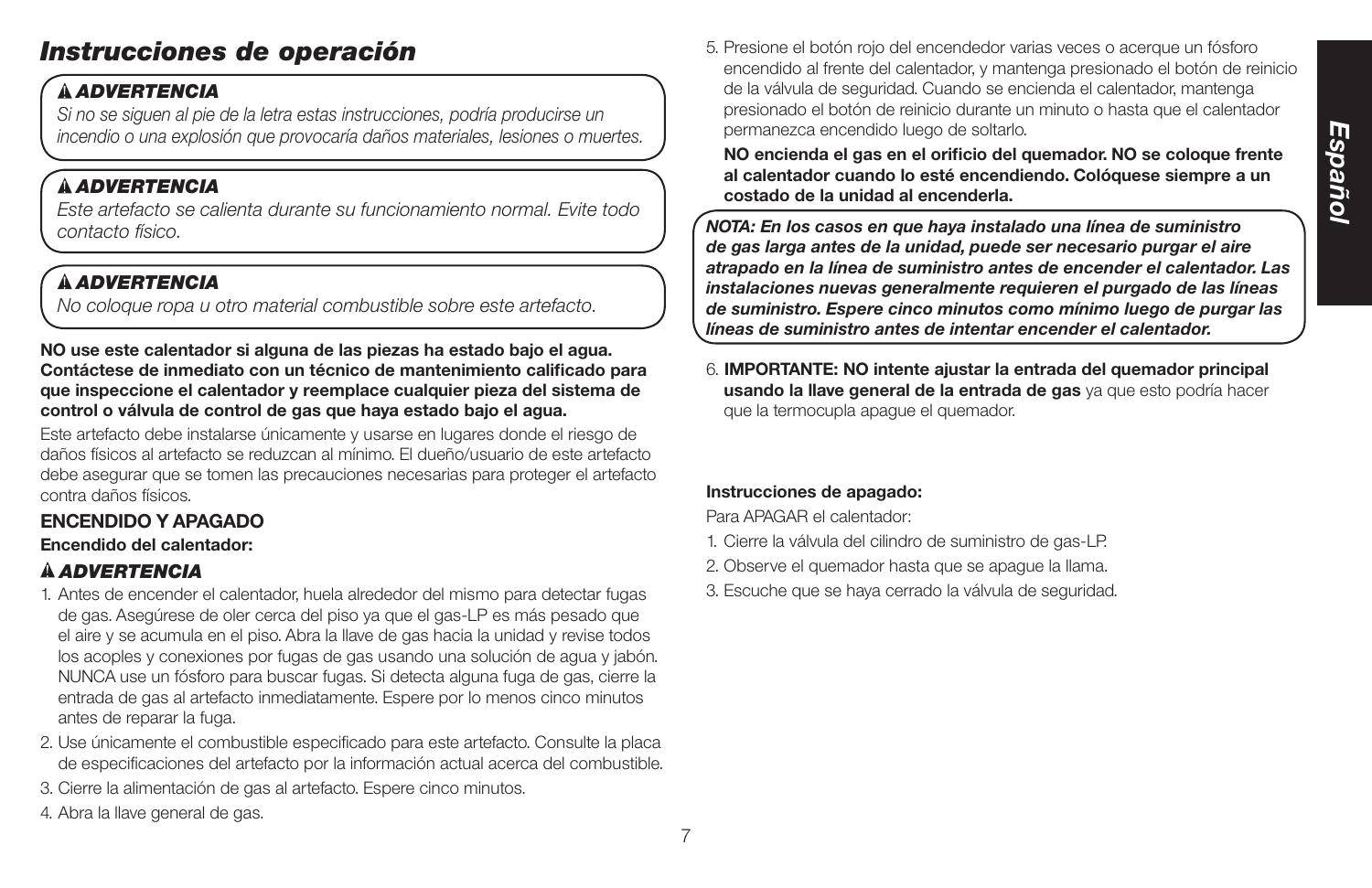# *Instrucciones de mantenimiento*

Este calentador (incluyendo la manguera y el regulador) debe inspeccionarse antes de cada uso. Si la manguera del modelo DXH45LP muestra signos de abrasión o desgaste excesivo, o si tiene cortes, debe ser reemplazada antes de hacer funcionar el calentador. La manguera de reemplazo debe ser la indicada por el fabricante. Consulte la lista de partes.

El área del artefacto debe mantenerse libre de materiales combustibles, gasolina y otros vapores y líquidos inflamables todo el tiempo.

No obstruya el flujo de aire necesario para la combustión y la ventilación.

# **LIMPIEZA DEL CALENTADOR**

Periódicamente, deberá limpiar toda la suciedad y la tierra del calentador.

# *ADVERTENCIA*

*No intente limpiar el calentador mientras esté funcionando o antes de que se haya enfriado.*

- Apague el calentador y espere hasta que se haya enfriado por completo (por lo menos 20 minutos) antes de limpiarlo.
- Limpie el exterior del calentador con un trapo húmedo. NO limpie el calentador rociándolo con agua. Repase el exterior del calentador con un trapo seco después de limpiarlo.
- Limpie el interior del calentador con un aire comprimido. Sople aire de lado a lado por todo el frente del quemador de la unidad hasta que todo el polvo se haya desprendido de la superficie del reverberador y de la rejilla. Sople a través del Venturi desde el extremo de control del calentador.
- Limpie el cable de la termocupla.

## **NO use este calentador si alguna de las piezas ha estado bajo el agua.** Contáctese de inmediato con un técnico de mantenimiento calificado para que inspeccione el calentador y reemplace cualquier pieza del sistema de control o válvula de control de gas que haya estado bajo el agua.

Una persona calificada debe inspeccionar el calefactor por lo menos una vez por año.

# *Información para el diagnóstico de fallas (Modelo DXH45LP)*

## *Si el quemador se enciende, pero se apaga al soltar el botón. VERIFIQUE*

- Cables flojos en el interruptor contra caídas. (Ver Fig. 2).
- Afloje el cable de plomo y repare el cableado si fuera necesario.
- Afloje la termocupla y vuelva a ajustarla si es necesario. Verifique que la termocupla esté correctamente colocada entre el reverberador y la rejilla.
- Termocupla defectuosa. Reemplácelo si es necesario.
- Control defectuoso. Reemplácelo si es necesario.
- Interruptor contra caídas defectuoso. Reemplácelo si es necesario.

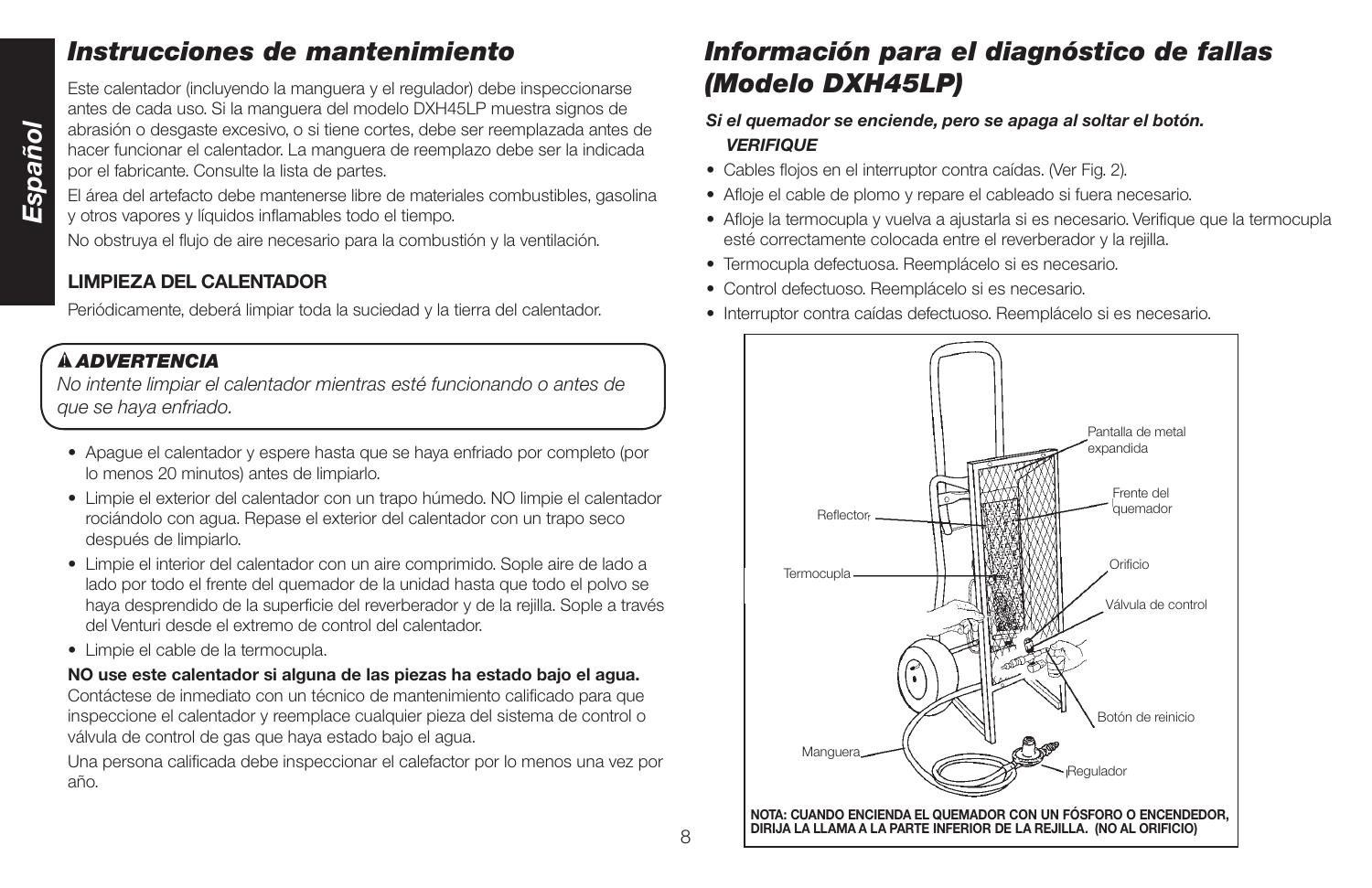

# *Lista de partes de repuesto*

| 1                             | 23525 CONEC. M-N PUERTO DE A. INOX. 3/8MPXI/4MP |
|-------------------------------|-------------------------------------------------|
| 2                             |                                                 |
| 3                             | 70758  ORIFICIO/QUEMADOR BROCA #53              |
| 4<br>21920 TERMOCUPLA/18"     |                                                 |
| 5                             |                                                 |
| 7                             | 11663  REGUL. DE LP 21" CON CIERRE              |
| 8                             | 23531 ENCENDEDOR, MODELO #45                    |
| 9<br>20735  PIEZO, MODELO #45 |                                                 |
| 10 22169  RUEDA, MODELO #45   |                                                 |
|                               |                                                 |
|                               | 12 23534  PERILLAS PARA TRABAR LA MANIJA (2)*   |
| 13 70756  EJE                 |                                                 |
| 14  16671-20  MANGUERA, 20'   |                                                 |
|                               |                                                 |
| *Estas partes no se muestran. |                                                 |

# **INTERRUPTOR CONTRA CAÍDAS**

NOTA: El propósito del interruptor contra caídas es detener el flujo de gas cuando el calentador se cae accidentalmente. Si el calentador se cayera accidentalmente, simplemente párelo nuevamente.



# **SI NECESITA REPARACIONES**

NO DEVUELVA ESTE ARTEFACTO A LA TIENDA

Por información acerca de reparaciones, llame a nuestra línea sin cargo: 855-805-5745. Nuestro horario de trabajo es de 8:30 AM a 5:00 PM, hora del este, de lunes a viernes. Por favor, incluya el número de modelo, la fecha de compra y la descripción del problema en todas sus comunicaciones.